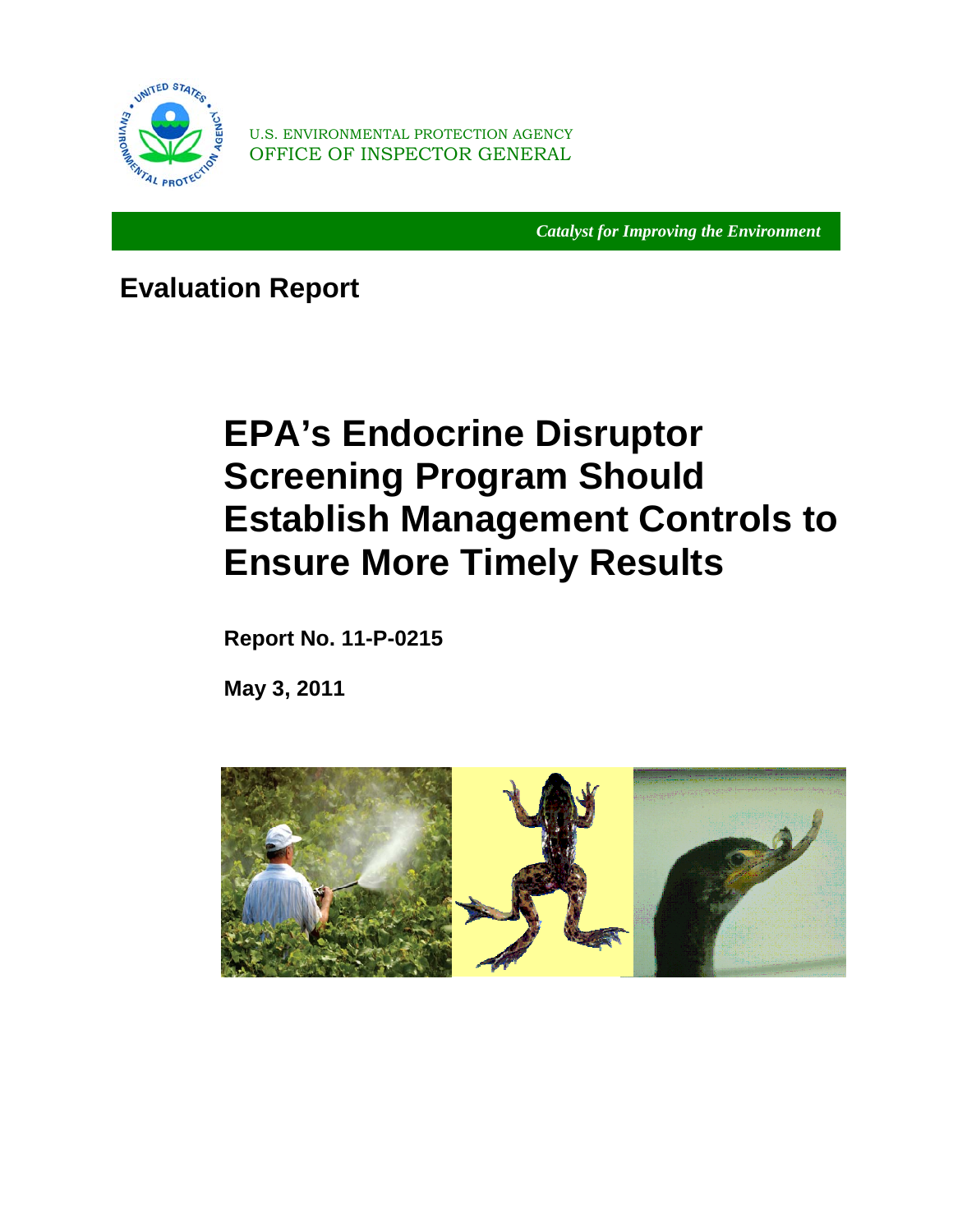**Report Contributors:** Rick Beusse

Hilda Canes Garduño Kevin Good Renee McGhee-Lenart Julie Narimatsu Byron Shumate

#### **Abbreviations**

| <b>APR</b>    | <b>Annual Performance Review</b>                                              |
|---------------|-------------------------------------------------------------------------------|
| <b>EDSP</b>   | <b>Endocrine Disruptor Screening Program</b>                                  |
| <b>EDSTAC</b> | <b>Endocrine Disruptor Screening and Testing Advisory Committee</b>           |
| EPA           | U.S. Environmental Protection Agency                                          |
| FQPA          | Food Quality Protection Act of 1996                                           |
| FY.           | Fiscal year                                                                   |
| <b>ICCVAM</b> | U.S. Interagency Coordinating Committee on the Validation of                  |
|               | <b>Alternative Methods</b>                                                    |
| <b>NIEHS</b>  | National Institute of Environmental Health Sciences                           |
| <b>NRDC</b>   | Natural Resources Defense Council                                             |
| <b>OCSPP</b>  | Office of Chemical Safety and Pollution Prevention                            |
| <b>OECD</b>   | Organization for Economic Cooperation and Development                         |
| <b>OIG</b>    | Office of Inspector General                                                   |
| <b>ORD</b>    | Office of Research and Development                                            |
| <b>SAB</b>    | Science Advisory Board (EPA)                                                  |
| <b>SAP</b>    | Scientific Advisory Panel (Federal Insecticide Fungicide and Rodenticide Act) |
| <b>SDWA</b>   | Safe Drinking Water Act                                                       |
| <b>SEP</b>    | <b>Standard Evaluation Procedure</b>                                          |

Environmental Health Sciences); center: mink frog with extra limb **Cover photos:** *left:* farmer spraying pesticides (photo courtesy National Institute of (photo courtesy U.S. Geologic Survey); *right:* cross-billed cormorant with deformed beak (EPA photo from Office of Research and Development presentation titled: Overview of EPA's Endocrine Disruptors Research, March 14, 2004)

## **Hotline**

**To report fraud, waste, or abuse, contact us through one of the following methods:** 

| e-mail: | OIG_Hotline@epa.gov                |
|---------|------------------------------------|
| phone:  | 1-888-546-8740                     |
| fax:    | 703-347-8330                       |
| online: | http://www.epa.gov/oig/hotline.htm |

**write:** EPA Inspector General Hotline 1200 Pennsylvania Avenue NW Mailcode 8431P (Room N-4330) Washington, DC 20460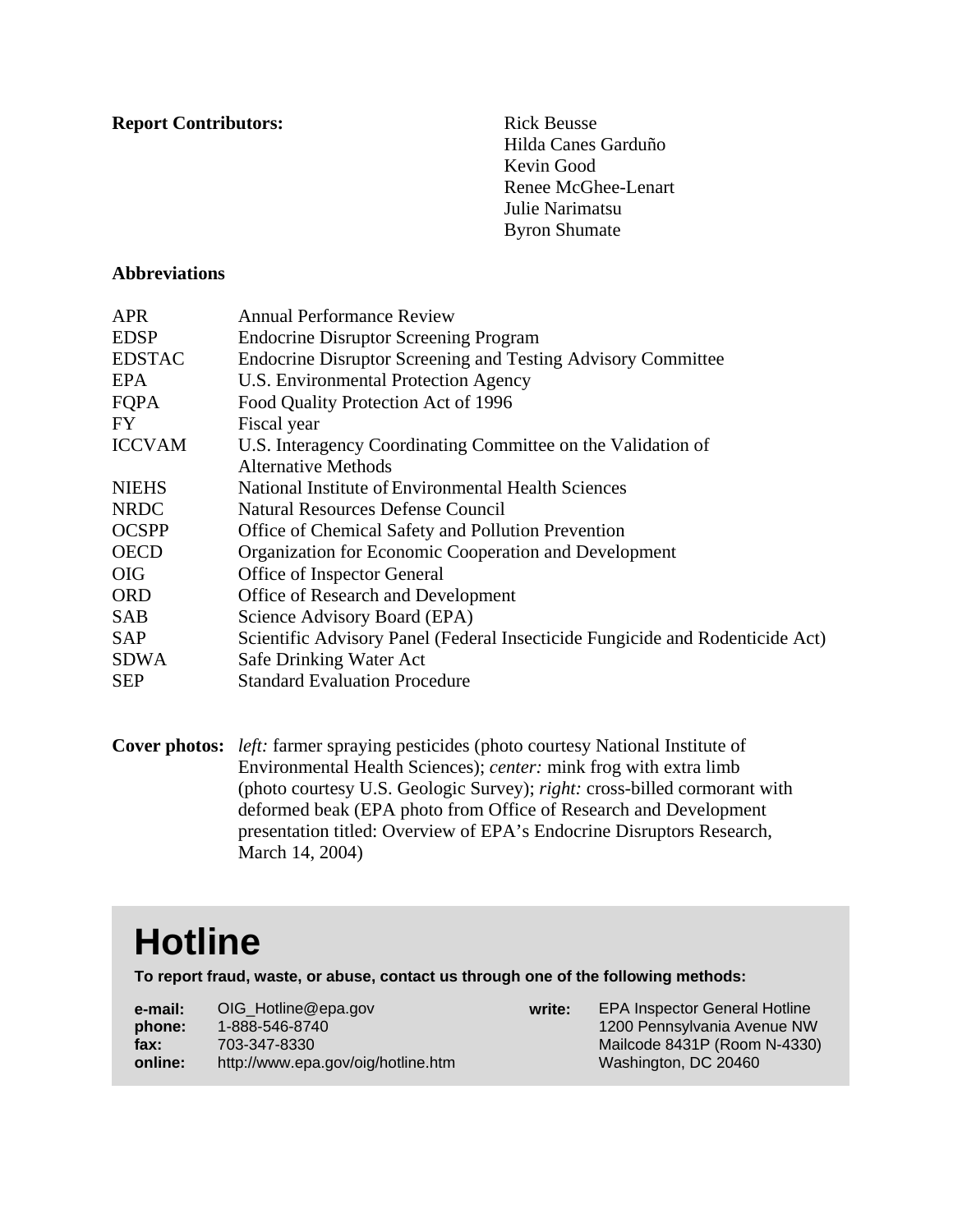

**U.S. Environmental Protection Agency** 11-P-0215<br> **Office of Increator General**<br>
May 3, 2011 **Office of Inspector General** 

# At a Glance

*Catalyst for Improving the Environment* 

#### **Why We Did This Review**

We sought to determine whether the U.S. Environmental Protection Agency (EPA) has planned and conducted the requisite research and testing to evaluate and regulate endocrinedisrupting chemicals. We focused on EPA's Endocrine Disruptor Screening Program (EDSP) because it is the program that focuses on screening and testing chemicals with endocrine-disrupting effects.

#### **Background**

In 1996, Congress passed the Food Quality Protection Act (FQPA), which gave EPA the authority to screen and test substances that may have an effect in humans that is similar to that of a naturally occurring estrogen, or such other endocrine effects as the EPA Administrator may designate. In 1998, EPA established the EDSP, which uses a two-tiered screening and testing approach to assess endocrine effects. EDSP was expanded to include androgenic and thyroid effects.

**For further information, contact our Office of Congressional, Public Affairs and Management at (202) 566-2391.** 

**The full report is at: [www.epa.gov/oig/reports/2011/](http://www.epa.gov/oig/reports/2011/20110503-11-P-0215.pdf)  20110503-11-P-0215.pdf** 

#### *EPA's Endocrine Disruptor Screening Program Should Establish Management Controls to Ensure More Timely Results*

#### **What We Found**

Fourteen years after passage of the FQPA and Safe Drinking Water Act amendments, EPA's EDSP has not determined whether any chemical is a potential endocrine disruptor. EDSP has not developed a management plan laying out the program's goals and priorities, or established outcome performance measures to track program results. EDSP missed milestones for assay validation and chemical selection established by the 2001 Natural Resources Defense Council (NRDC) settlement agreement. Completed activities exceeded their targets by about 4½ to 6 years. An EDSP manager told us that EDSP was unaware of the complexities, resources, and time needed to validate assays until years after the 2001 settlement agreement was signed. However, EDSP did not substantially revise its milestones for completing assay validation in its status reports to NRDC. For example, 9 of 11 updates that EPA provided to NRDC for the estrogen receptor binding assay incrementally adjusted the milestones, collectively, by a total of 4½ years. Concerned about program progress, in 2007, Congress instituted reporting requirements, and in 2009, specified deadlines for certain EDSP activities. As a result, EPA recently published two EDSP documents for public comment.

We acknowledge the difficulties involved in establishing an effective endocrine disruptor screening and testing program. However, in addition to lacking a management plan and outcome measures, EDSP has not created a final statement of policy, finalized specific procedures to evaluate Tier 1 screening results, or established specific procedures to evaluate Tier 2 testing results. EDSP needs to develop and implement plans and performance measures to establish management control and accountability. EDSP plans to develop a management plan for the program but had not done so at the time of our review.

#### **What We Recommend**

We recommend that EPA (1) define and identify the universe of chemicals for screening and testing, (2) develop and publish a standardized methodology for prioritizing the universe of chemicals for screening and testing, (3) finalize specific Tier 1 and Tier 2 criteria to evaluate testing data, (4) develop performance measures, (5) develop a comprehensive management plan, and (6) hold annual program reviews. EPA agreed to develop a comprehensive management plan and performance measures. However, EPA's response did not provide sufficient information for us to determine whether its plans to develop a standardized methodology for chemical prioritization and to finalize Tier 2 criteria would meet the intent of the two recommendations. The Agency did not agree to define and identify the universe of chemicals, and only agreed to continue its existing annual program reviews. We consider recommendations 1, 2, 3, and 6 unresolved.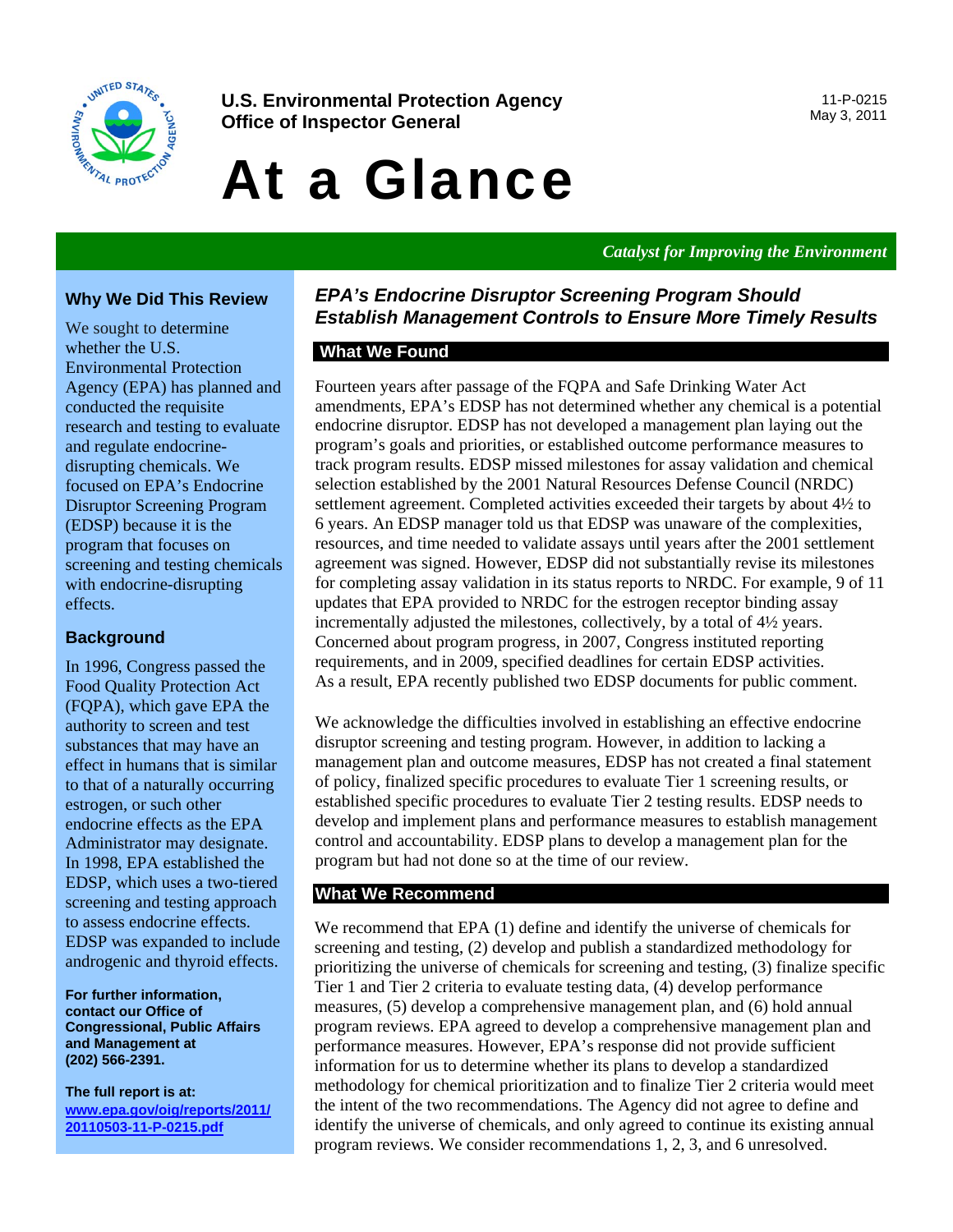

#### **UNITED STATES ENVIRONMENTAL PROTECTION AGENCY**  WASHINGTON, D.C. 20460

THE INSPECTOR GENERAL

#### May 3, 2011

#### **MEMORANDUM**

TO:

**SUBJECT:** EPA's Endocrine Disruptor Screening Program Should Establish Management Controls to Ensure More Timely Results Report No. 11-P-0215

FROM: Arthur A. Elkins, Jr. Inspector General

athur a. Elki

**Stephen A. Owens** Assistant Administrator for Chemical Safety and Pollution Prevention

This is our report on the Endocrine Disruptor Screening Program based on a review conducted by the Office of Inspector General (OIG) of the U.S. Environmental Protection Agency (EPA). This report contains findings that describe the problems the OIG has identified and corrective actions the OIG recommends. This report represents the opinion of OIG and does not necessarily represent the final EPA position. Final determinations on matters in this report will be made by EPA managers in accordance with established audit resolution procedures.

The estimated direct labor and travel costs for this report are \$414,775.

#### **Action Required**

In accordance with EPA Manual 2750, you are required to provide a written response to this report within 90 calendar days. You should include a corrective actions plan for agreed-upon actions, including milestone dates. Your response will be posted on the OIG's public website, along with our memorandum commenting on your response. Your response should be provided as an Adobe PDF file that complies with the accessibility requirements of Section 508 of the Rehabilitation Act of 1973, as amended. The final response should not contain data that you do not want released to the public; if your response contains such data, you should identify the data for redaction or removal. We have no objections to the further release of this report to the public. We will post this report to our website at http://www.epa.gov/oig.

If you or your staff have any questions regarding this report, please contact Wade Najjum, Assistant Inspector General for Program Evaluation, at (202) 566-0832 or [najjum.wade@epa.gov; or](mailto:najjum.wade@epa.gov) Rick Beusse at (919) 541-5747 or [beusse.rick@epa.gov.](mailto:beusse.rick@epa.gov)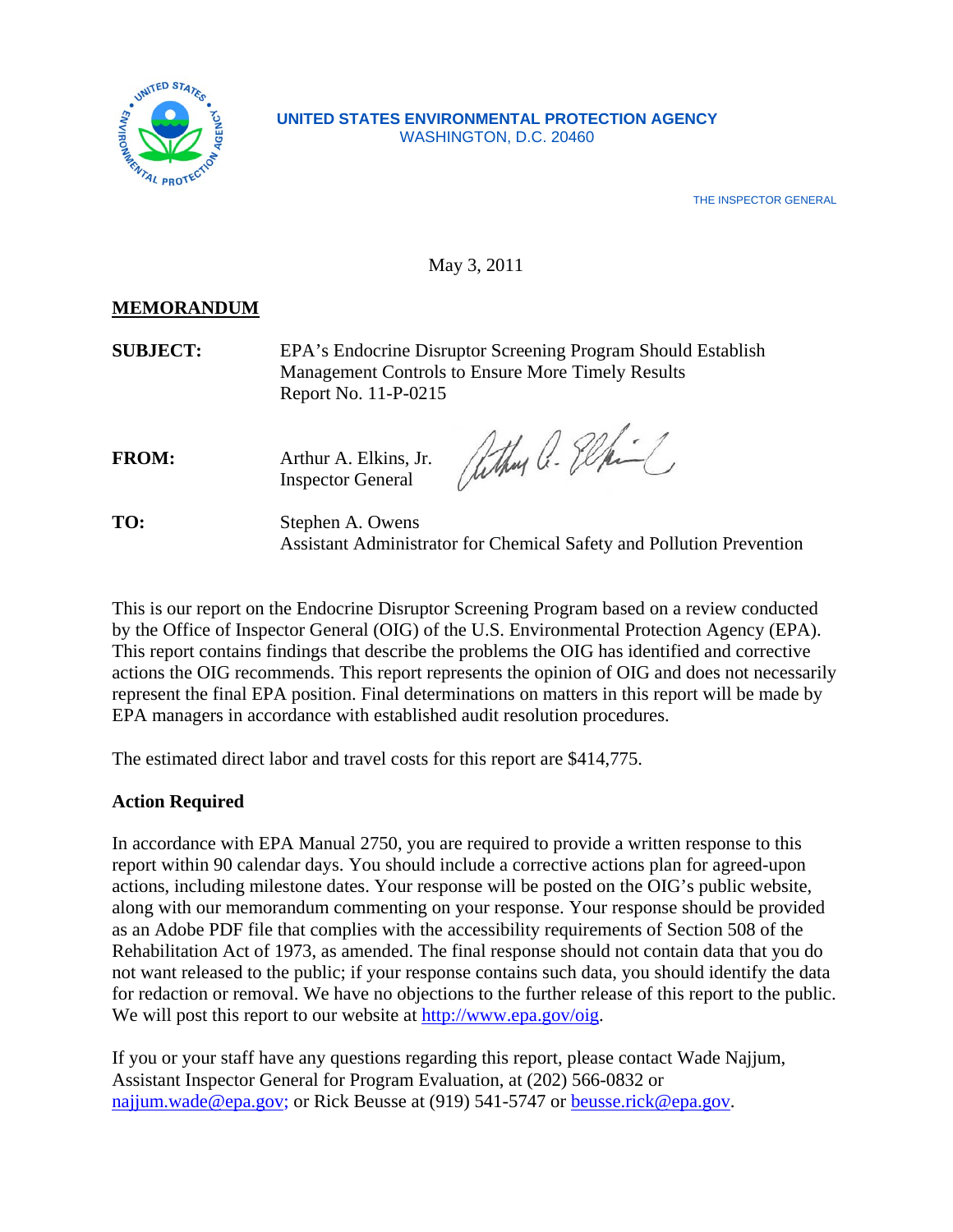## *Table of Contents*

### **Chapters**

|              |                                                           | 1              |
|--------------|-----------------------------------------------------------|----------------|
|              |                                                           | 1              |
|              |                                                           | $\overline{7}$ |
|              |                                                           |                |
| $\mathbf{2}$ | <b>EPA's Endocrine Disruptor Screening Program Should</b> | 9              |
|              |                                                           | - 9            |
|              | EPA Has Not Developed Key Management Controls for EDSP    | 14             |
|              |                                                           | 19             |
|              |                                                           | 19             |
|              |                                                           | 20             |
|              | Status of Recommendations and Potential Monetary Benefits | 21             |

## **Appendices**

|  | 30- |
|--|-----|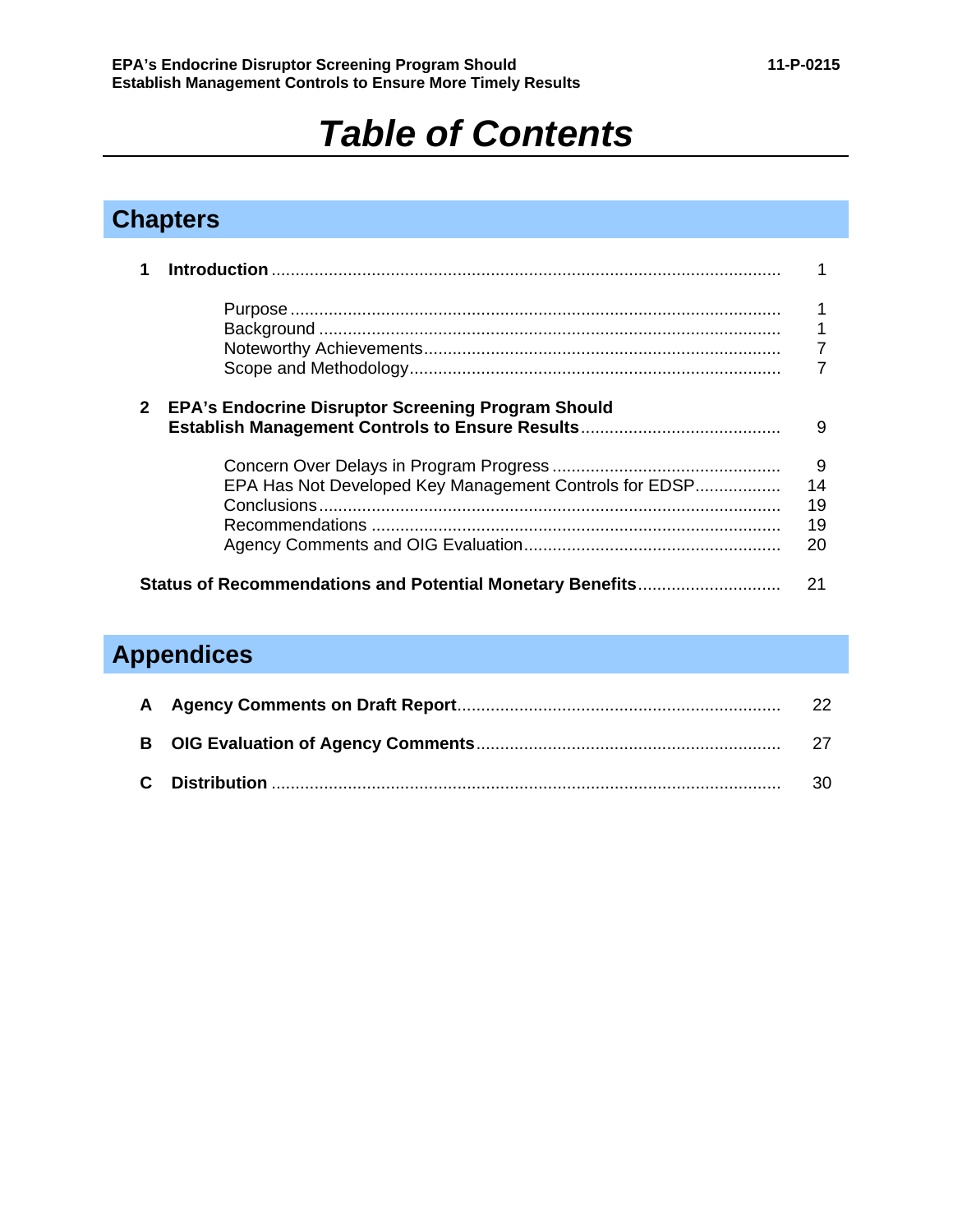## **Chapter 1 Introduction**

#### **Purpose**

The purpose of our review was to determine whether the U.S. Environmental Protection Agency (EPA) has planned and conducted the requisite research and testing to evaluate and regulate endocrine-disrupting chemicals. We focused on EPA's Endocrine Disruptor Screening Program (EDSP) because it is the program that focuses on screening and testing chemicals with endocrine-disrupting effects.

#### **Background**

#### *Endocrine Systems*

Endocrine systems, also referred to as hormone systems, are found in all mammals, birds, fish, and many other organisms. The endocrine system regulates biological processes in the body from conception through adulthood, including the development of the brain and nervous system, the growth and function of the reproductive system, and metabolism and blood-sugar levels. The female ovaries, male testes, hypothalamus, pituitary, and thyroid glands are major constituents of the endocrine system.

#### *Endocrine Disruptors*

Endocrine disruptors are chemicals that mimic, block, or otherwise disrupt the normal function of hormones. Adverse effects in humans that may be endocrine related include breast cancer, diabetes, obesity, infertility, and learning disabilities. According to the National Institute of Environmental Health Sciences (NIEHS), researchers have observed increases in endocrine-sensitive health outcomes over the past 50 years. For example, breast and prostate cancer incidence in 15 industrialized countries increased from 1969 to 1986, and ectopic pregnancies<sup>1</sup> increased fourfold in the United States from 1970 to 1987. Various types of chemicals have been found to disrupt the endocrine systems of animals, resulting in developmental and reproductive effects in fish and wildlife.

#### *Key Legislation*

In the 1990s, concerns grew about the presence of endocrine disruptors in food and water and the potential risk they posed to humans and wildlife. Reflecting

 $\overline{a}$ 

 $<sup>1</sup>$  In an ectopic pregnancy, the fertilized egg develops outside of the uterus.</sup>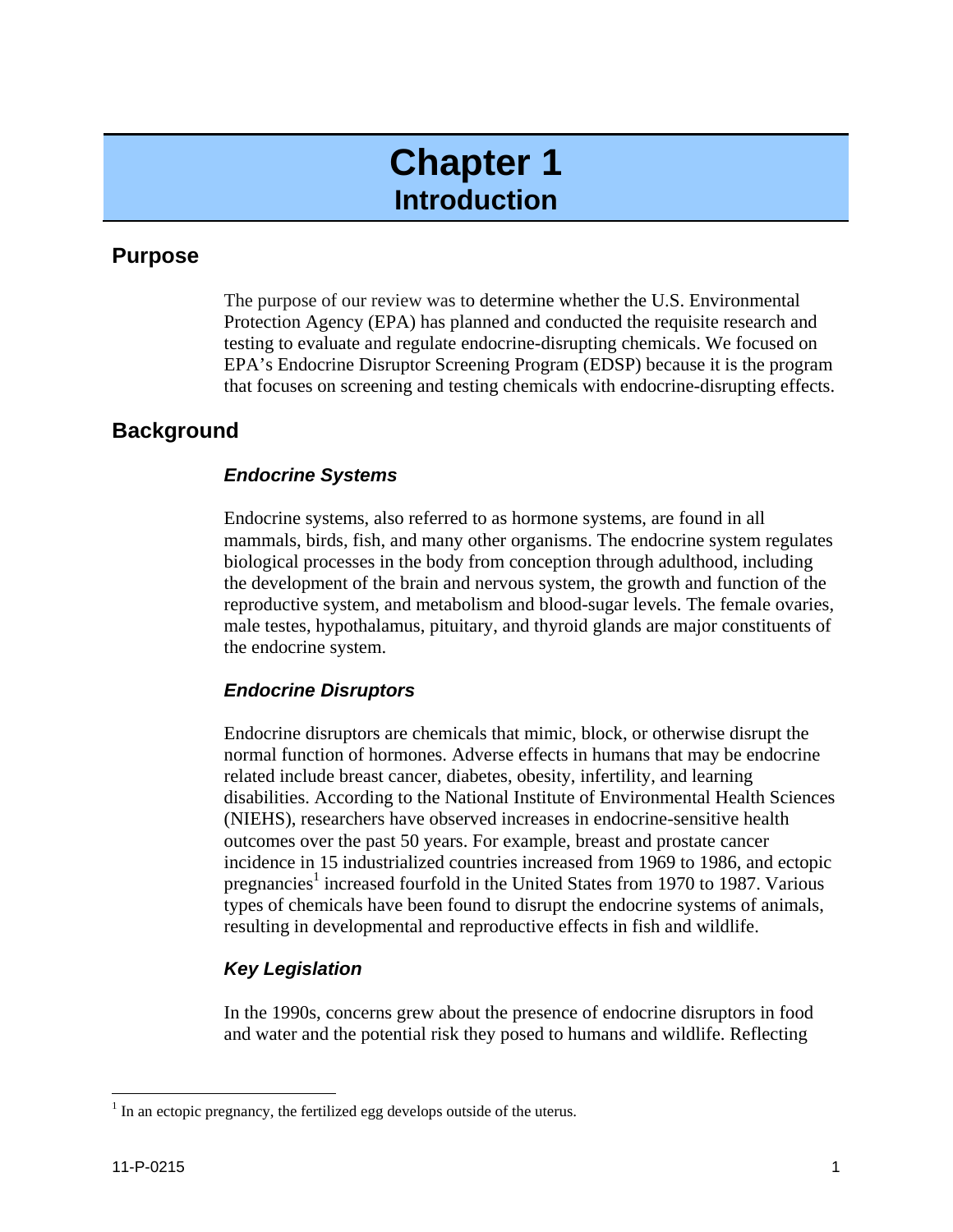these concerns, Congress passed both the Food Quality Protection Act (FQPA) and amendments to the Safe Drinking Water Act (SDWA) in August 1996.

The FQPA required EPA to develop and implement a screening program using validated test systems and other scientifically relevant information to determine whether certain substances may have an effect in humans that is similar to that of a naturally occurring estrogen, or such other endocrine effects as the EPA Administrator may designate. The FQPA required that EPA test all pesticide chemicals. It also gave the Agency discretionary authority to test any other substance that may have an effect that is cumulative to an effect of a pesticide chemical if the EPA Administrator determined that a substantial population may be exposed to it. It required EPA to implement the program by August 1999.

The SDWA amendments provided EPA additional discretionary authority to use the screening program created by FQPA to test substances, in addition to pesticides, that may be found in sources of drinking water, if the EPA Administrator determined that a substantial population may be exposed to them. Additionally, the Toxic Substances Control Act provided EPA with authority to require testing for and information about new and existing chemical substances.

#### *Endocrine Disruptor Screening and Testing Advisory Committee*

In 1996, EPA formed the Endocrine Disruptor Screening and Testing Advisory Committee (EDSTAC), a federal advisory committee composed of multiple stakeholders, to advise EPA on how to develop the screening and testing program. In its 1998 report, EDSTAC recommended that EPA expand the scope of the program to include androgenic and thyroid hormone effects. In addition, EDSTAC also recommended that EPA incorporate additional hormone systems as more data became available.

In 1998, EDSTAC estimated that an initial universe of 87,000 chemicals would need to be screened. EDSTAC narrowed this estimate to 62,000 after eliminating polymers deemed too large to cause endocrine-mediated effects. EDSTAC recommended that EPA evaluate chemicals using validated assays arranged in two tiers:

- **Tier 1—a** screening battery to identify substances that may interact with the estrogen, androgen, and/or thyroid hormone systems.
- **Tier 2**—a testing battery to determine, if warranted by the Tier 1 screening results, whether a substance exhibits endocrinemediated adverse effects. Tier 2 testing would identify, characterize, and quantify those effects.

Any chemical identified as an endocrine disruptor by Tier 2 testing would proceed to hazard assessment, the final step of the program. In hazard assessment, the endocrine-disrupting substance is identified and the relationship between dose and effect is established.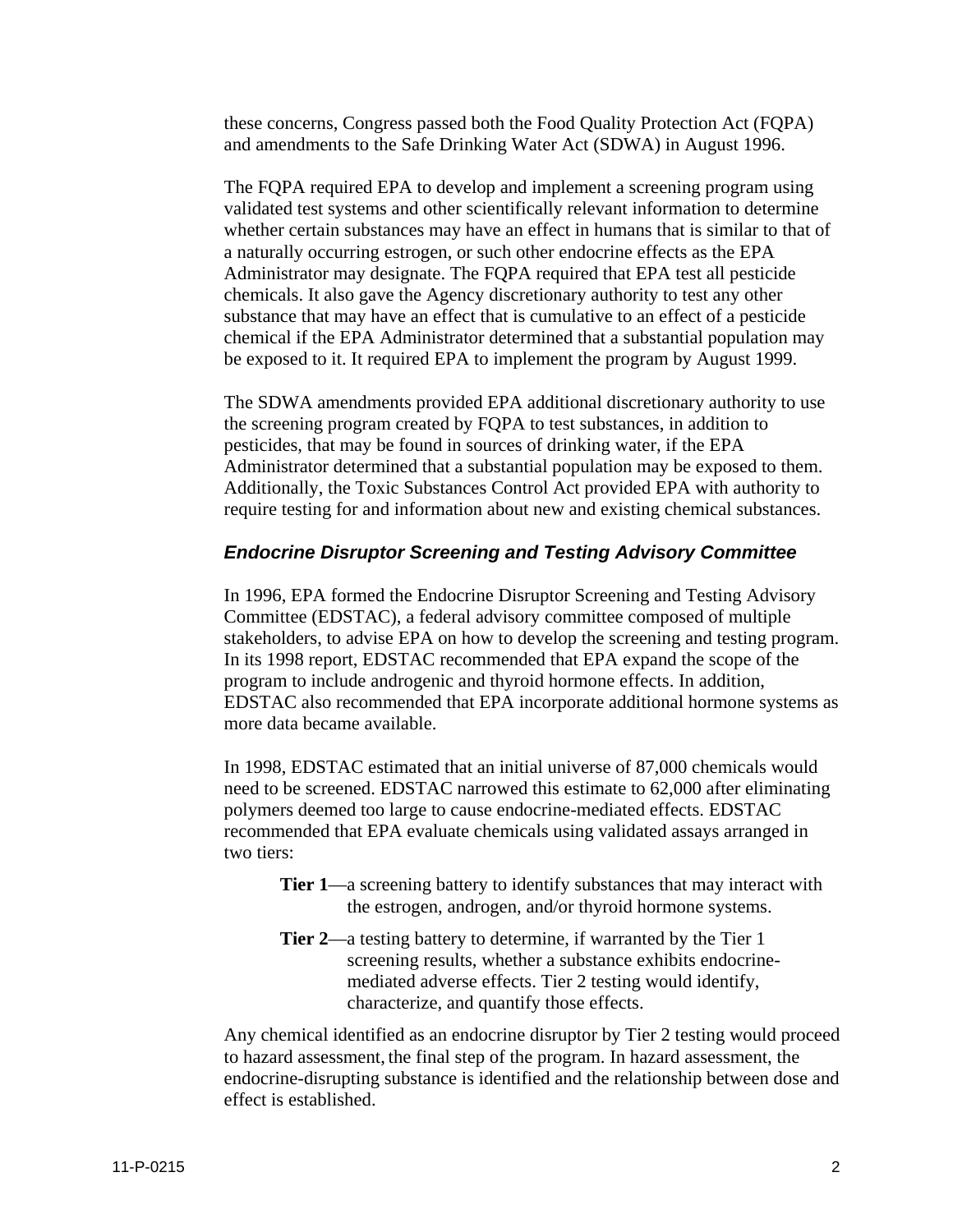EDSTAC recommended that EDSP sort the universe of chemicals into four categories based on existing data:

- **Category 1**—exempted chemicals or those unlikely to produce an endocrine effect.
- **Category 2**—chemicals with insufficient existing data to determine the likelihood of estrogen, androgen, and thyroid system interaction and, hence, for which Tier 1 screening would be required.
- **Category 3**—chemicals with sufficient existing data to meet Tier 1 screening requirements. Chemicals in this category may move directly to Tier 2.
- **Category 4**—chemicals with sufficient existing data to bypass Tier 1 screening and Tier 2 testing and move directly to hazard assessment.

EDSTAC anticipated that the large number of chemicals required to undergo Tier 1 screening could overwhelm available resources. As a result, EDSTAC recommended that chemicals be prioritized based on exposure-related information, effects-related information, and statutory criteria, and then phased into Tier 1 screening.

#### *EDSP Proposed Statement of Policy*

EPA established the EDSP in the Office of Science, Coordination, and Policy within the Office of Chemical Safety and Pollution Prevention<sup>2</sup> (OCSPP) and published a Proposed Statement of Policy in 1998. The Agency based this policy on EDSTAC's recommendations. From fiscal year (FY) 1999 to FY 2009, EPA's EDSP received \$86.6 million in program funding. Figure 1 provides a flow chart overview of EPA's EDSP as set forth in the Agency's 1998 Proposed Statement of Policy.

 $\overline{a}$ 

 the Office of Chemical Safety and Pollution Prevention on April 22, 2010.  $2$  This office was previously named the Office of Prevention, Pesticides and Toxic Substances. The name changed to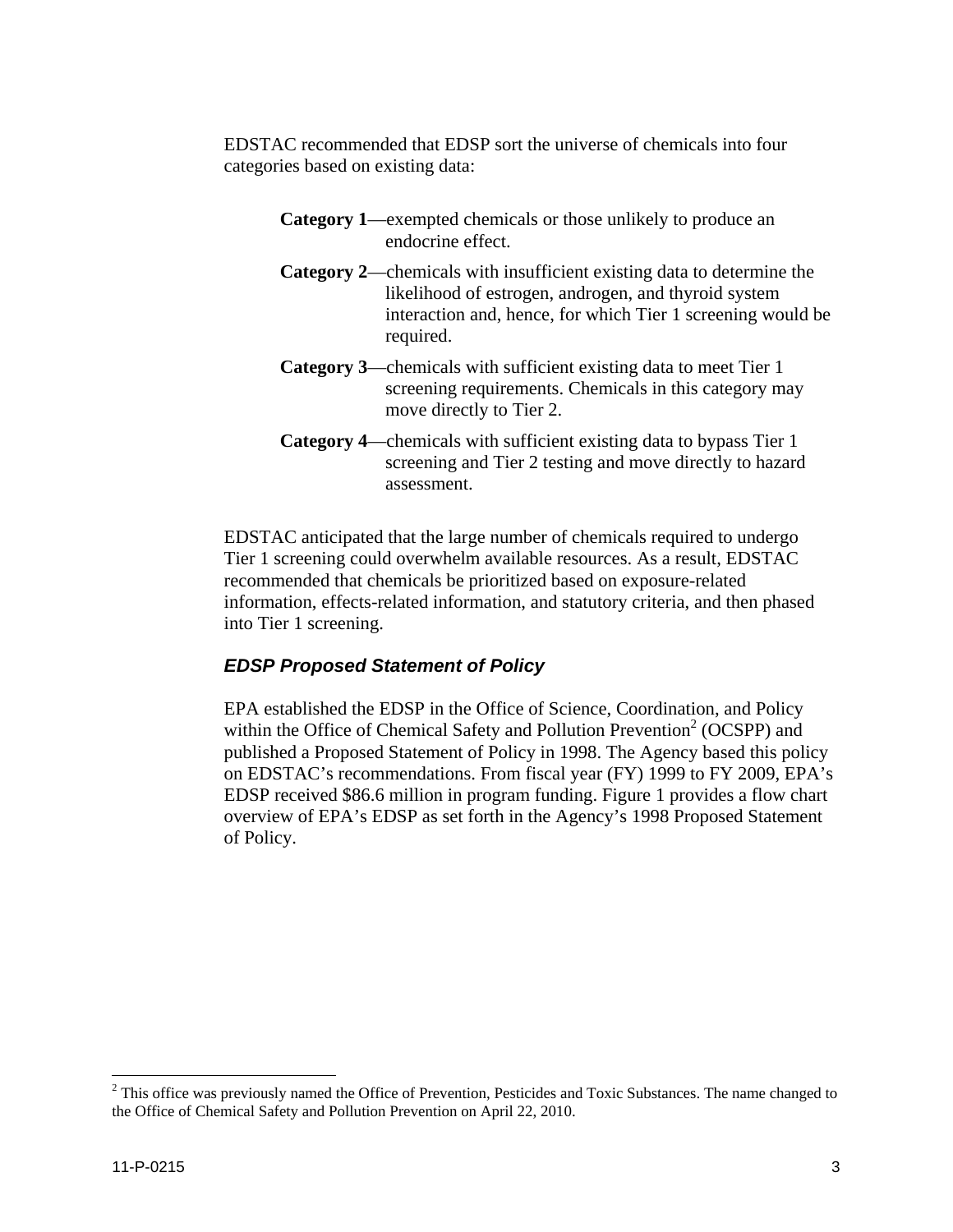



Source: EPA's Proposed Statement of Policy, Federal Register, Vol. 63, No. 248, December 28, 1998.

#### *Joint Subcommittee*

After Congress passed the FQPA and SDWA amendments in 1996, EPA asked the Federal Insecticide, Fungicide, and Rodenticide Act Scientific Advisory Panel (SAP) and EPA's Science Advisory Board (SAB) to form a joint subcommittee to review a set of scientific issues concerning the development of the EDSP. The joint subcommittee also evaluated EDSTAC's recommendations in its 1999 report. The subcommittee supported EDSTAC's recommendation that EPA evaluate potential endocrine disruptors for estrogenic, androgenic, and thyroid hormone effects, but cautioned EPA against expanding to additional hormone systems until knowledge of these systems and assay techniques matured. The joint subcommittee also recommended that EPA review screening data for 50 to 100 compounds, revise its process as necessary, and eliminate methods that do not work.

#### *Three Major Parts of EDSP Implementation*

The Agency is implementing EDSP in three major parts:

- Assay development and validation
- Chemical selection
- Development of program policies and procedures

#### Assay Development and Validation

In accordance with FQPA, assays first had to be validated prior to their use in EDSP. EPA devised a five-step process designed to meet the requirements that assays be both reliable and relevant. Table 1 shows the key steps in assay validation.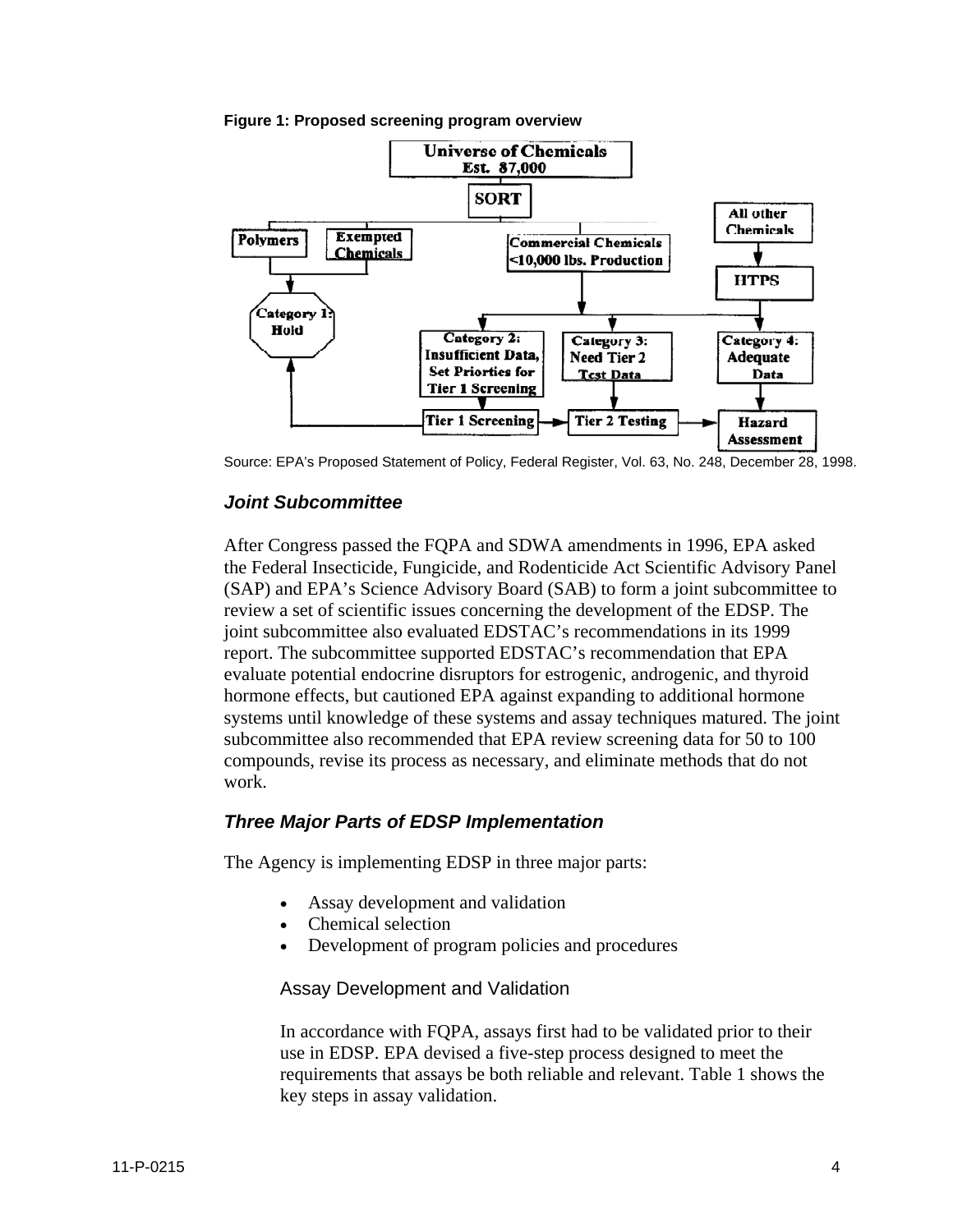#### **Table 1: The assay validation process**

| <b>Step</b>                                           | <b>Description of key activities</b>                                                                                                                               |
|-------------------------------------------------------|--------------------------------------------------------------------------------------------------------------------------------------------------------------------|
| <b>Method</b><br>development                          | The Agency creates an initial testing protocol to be used<br>for the prevalidation studies.                                                                        |
| <b>Prevalidation</b>                                  | The Agency optimizes and standardizes the protocol and<br>develops preliminary data on reproducibility within a<br>single laboratory (e.g., performance criteria). |
| Validation                                            | Validation tests the transferability of the protocol to other<br>laboratories, determines the reliability of the protocol, and<br>further documents its relevance. |
| <b>Peer review</b>                                    | Independent experts evaluate the scientific and technical<br>work products.                                                                                        |
| <b>Regulatory</b><br>acceptance and<br>implementation | The Agency informs the public which assays will be<br>required for chemicals as mandated under the FQPA.                                                           |

Source: OIG-created table based on EPA's EDSP website: http://www.epa.gov/scipoly/oscpendo/pubs/assayvalidation/status.htm.

EPA established two successive federal advisory committees, the Endocrine Disruptor Methods Validation Subcommittee and the Endocrine Disruptor Methods Validation Advisory Committee, to advise the Agency about assay validation. The Agency announced the availability of the Tier 1 screening battery of 11 validated assays and related test guidelines in October 2009. The Agency is still validating four of five Tier 2 assays.

#### Chemical Selection

In December 2002, EPA issued a Federal Register notice asking for public comment on its proposed chemical approach for the initial round of screening. EPA proposed to initially (1) select and screen approximately 50 to 100 chemicals to help further refine the program, and (2) focus only on pesticide chemicals to concentrate on a smaller and more manageable universe of chemicals. In 2005, EPA published its chemical selection approach for the initial round of screening. In 2007, EPA issued for public comment the draft list of pesticide chemicals to be considered for screening. After extended public comment, the Agency released the final list of 67 pesticide chemicals in 2009.

To further satisfy the FQPA mandate, the Agency plans to issue orders for pesticides when they enter registration review. The Registration Review Program requires all currently registered pesticides to be reevaluated to ensure they meet current scientific and regulatory standards.

#### Development of EDSP Policies and Procedures

In addition to the 1998 Proposed Statement of Policy and several Federal Register notices about selecting and prioritizing chemicals, the Agency issued a Federal Register notice in December 2007 asking for public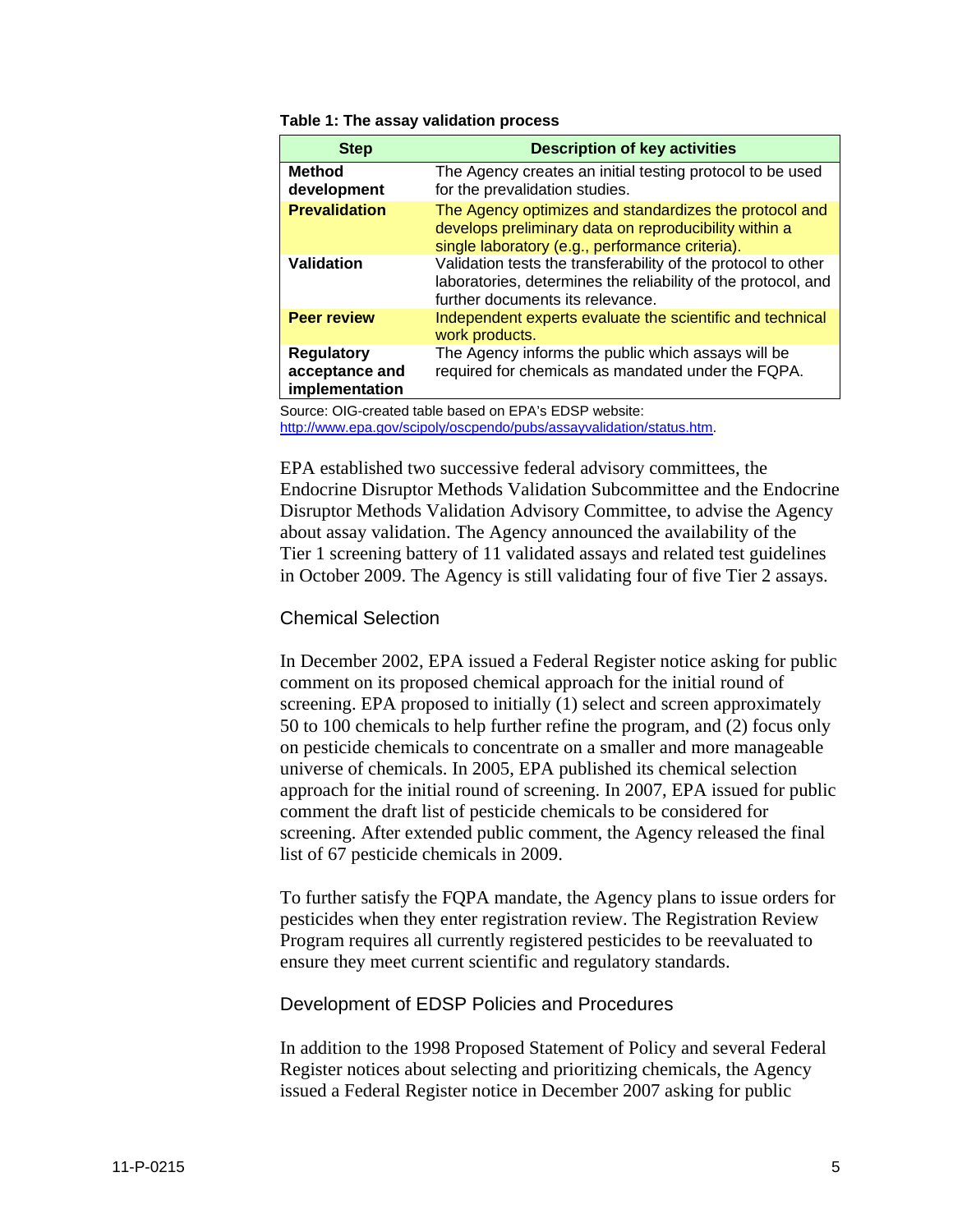comment on the draft policies and procedures for initial Tier 1 screening. The Agency issued its revised policies and procedures for initial Tier 1 screening in April 2009, which included the statutory requirements associated with issuing test orders.

#### *Office of Research and Development*

EPA's Office of Research and Development (ORD) provided support for EDSP. The Agency established the Endocrine Disruptor Research Program in 1995, and ORD identified endocrine disruptors as one of its top six research priorities in 1996. Since 1998, ORD has issued a research plan and two multiyear plans concerning endocrine disruptors. Within the multiyear plans, ORD has specifically identified the support of EDSP as one of its three long-term goals. Toward this goal, ORD conducted the underlying research to develop 9 of the 11 assays used for Tier 1 screening and 4 of the 5 assays used for Tier 2 testing, and helped develop standardized protocols for Tier 1 and Tier 2 assays. From FYs 1999 to 2010, ORD received \$131.5 million for endocrine disruptor research.<sup>3</sup>

#### *Natural Resources Defense Council Settlement Agreement*

In August 1999, the Natural Resources Defense Council (NRDC) and several other parties filed a lawsuit against EPA for failing to meet a statutory deadline to implement EDSP by August 1999. The case was settled in January 2001 when the parties signed a settlement agreement that required EPA to, among other things, use its best efforts to:

- Publish and solicit public comment on an initial list of chemicals for screening by December 31, 2002.
- Validate all Tier 1 assays except the frog thyroid assay<sup>4</sup> by December 31, 2003.
- Require testing for certain Tier 1 screens by December 31, 2003.
- Require testing for certain Tier 2 tests by December 31, 2004.
- Validate the Tier 2 mammalian two-generation assay by December 31, 2004.
- Validate other Tier 2 assays by December 31, 2005.

Further, EPA committed to provide NRDC with semiannual updates if EPA anticipated it would not meet its estimated completion dates.

 $\overline{a}$ 

 $3$  Not all of the \$131.5 million for endocrine disruptor research directly supported EDSP. For example, only \$14.6 million of the \$64 million ORD received for endocrine disruptor research from FYs 2004 to 2009 was budgeted to support endocrine disruptor screening and testing.

<sup>&</sup>lt;sup>4</sup> In early 2003, EPA decided not to continue the development of the frog thyroid assay. The Agency replaced the assay with an amphibian metamorphosis assay.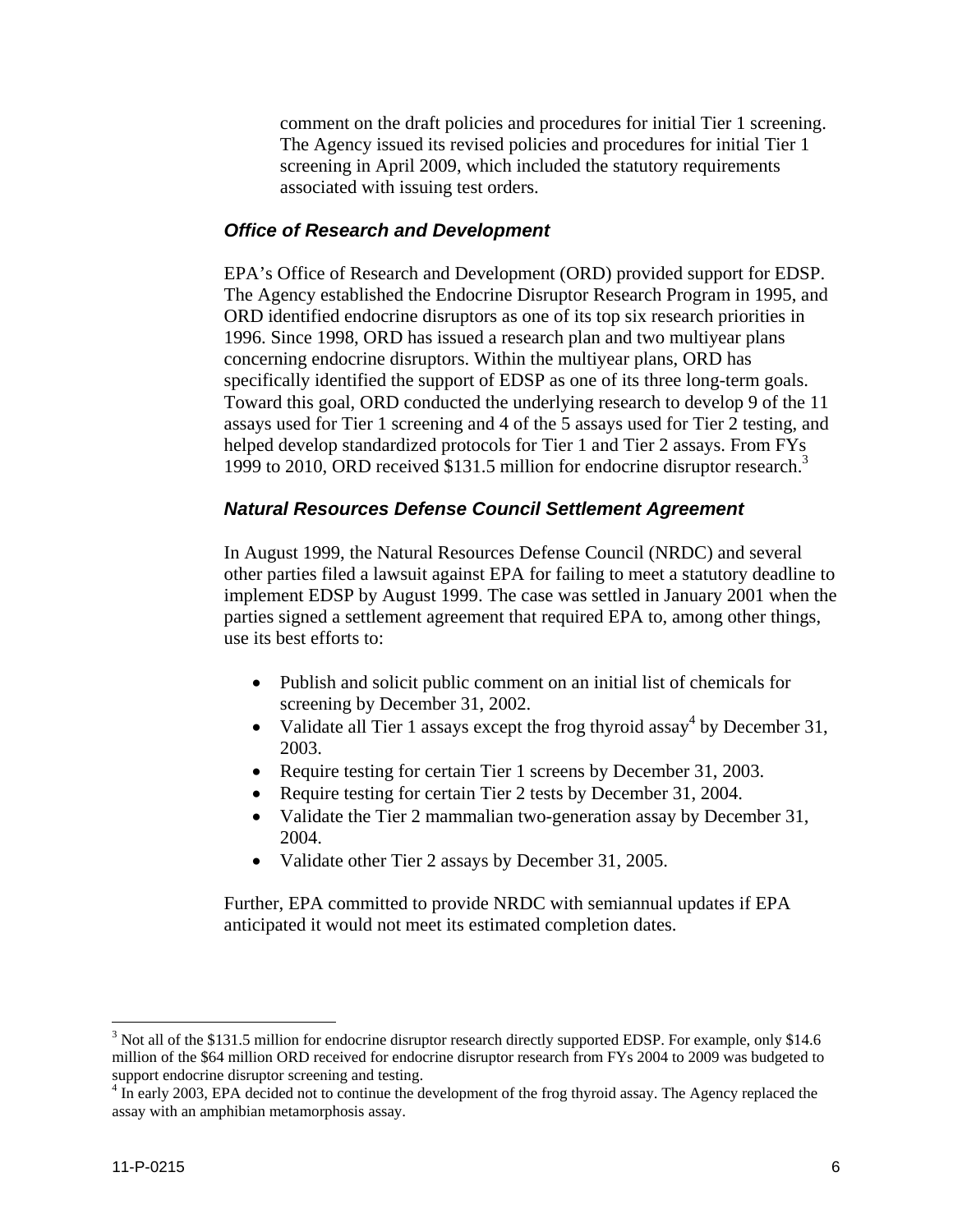#### **Noteworthy Achievements**

Working with ORD, contract labs, and various stakeholders, EDSP coordinated the development of screening assays to identify the potential to interact with the estrogen, androgen, or thyroid hormonal systems. As a result of this effort, 11 Tier 1 assays were validated by 2009 to screen chemicals for potential endocrinedisrupting effects. Once these assays were validated, EPA issued 758 test orders<sup>5</sup> to registrants, manufacturers, and importers of the 67 pesticide chemicals selected for initial screening.

To promote transparency, EPA established a database on its website in 2009 that shows Congress, industry, and the public the status of the EDSP test orders for the 67 pesticide chemicals for which the Agency has released Tier 1 testing orders. The database includes the name of each chemical, the test order number, the company name and number, the 90-day response due date, the status of testing, and the test order due date. EPA updates the database weekly. EPA established another database in 2010 that includes the order recipient's response to the test orders, EPA's response, and the summary of EPA's response to other scientifically relevant information.

#### **Scope and Methodology**

Water. To address our objectives, we reviewed EPA strategic planning documents, EPA annual performance plans, EPA's EDSP website, Federal Register notices, federal advisory committee reports, and applicable legislation. We also analyzed EPA's settlement agreement with NRDC and subsequent status reports, EDSP work plans, ORD's research and multiyear plans, and the Board of Scientific Counselors' reviews of EPA's Endocrine Disruptor Research Program. We also reviewed the Office of Management and Budget's 2004 Program Assessment Rating Tool review of endocrine disruptors and EPA's 2005 Strategic Review of EDSP. We discussed and evaluated endocrine disruptor management controls, assay validation and testing, program progress and challenges, organizational structure, oversight, legislative developments, research, and other endocrine disruptor issues with EPA managers and staff from OCSPP, ORD, and Office of

We also discussed these issues with representatives of the NIEHS, the State of Illinois environmental staff, nongovernmental environmental groups (NRDC, The Endocrine Disruption Exchange), an industry association (American Chemistry Council), and academic institutions (University of Massachusetts and North Carolina State University). These entities were selected because of their

 $\overline{a}$ 

 $<sup>5</sup>$  Test order recipients must report to EPA, within 90 days of test order issuance, whether they will generate new</sup> data, enter into a joint data agreement with other test order recipients, submit or cite existing data, or voluntarily request to cancel their pesticide registration. If test order recipients choose to generate data or enter into a joint data agreement, they must submit the requested data in the test order within 2 years of the issuance of the test order.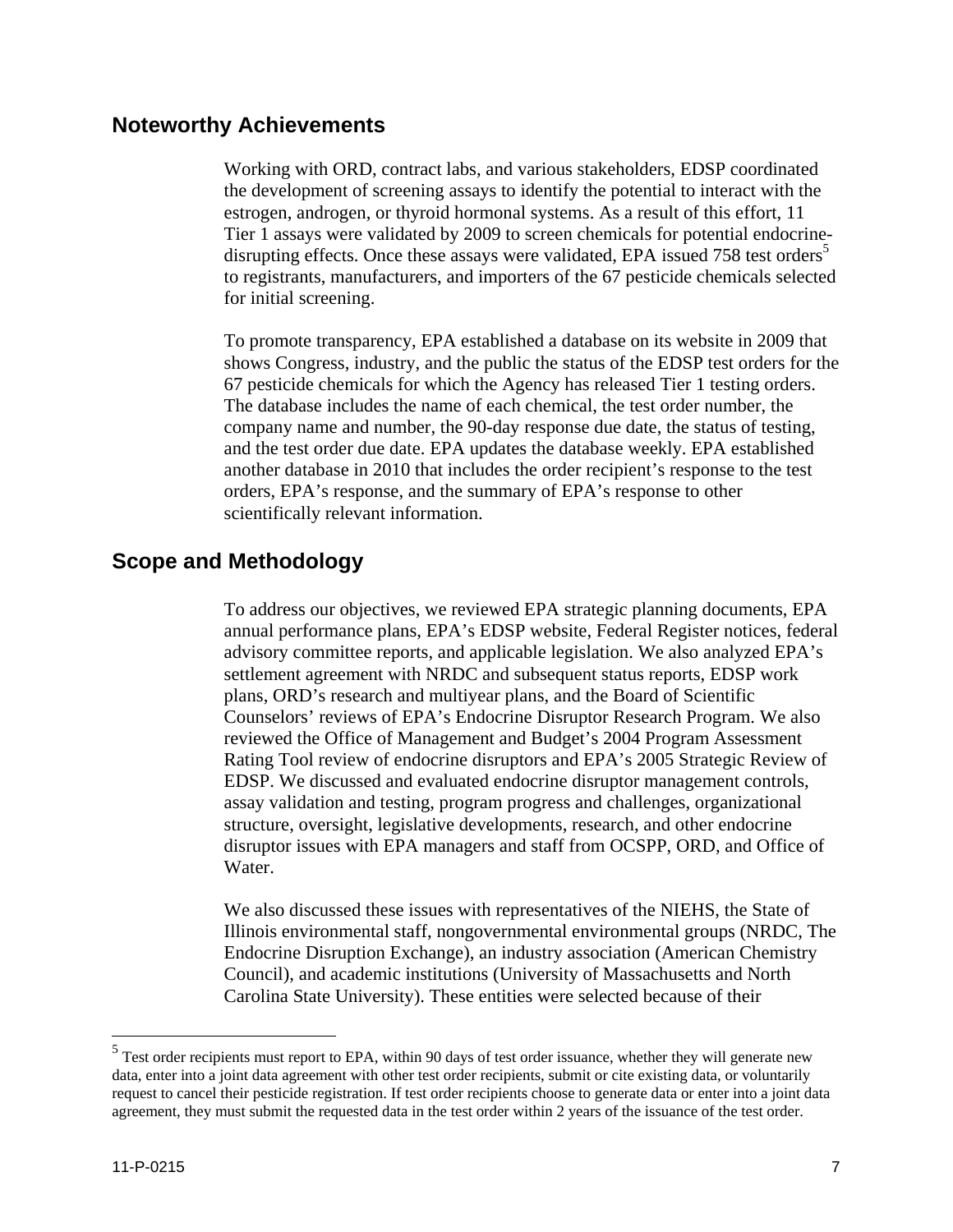involvement in EPA's endocrine disruptor advisory committees, research expertise, or early development of an endocrine-disrupting chemicals' strategy*.*  We attended the February 25, 2010, U.S. House of Representatives, Committee on Energy and Commerce, Subcommittee on Energy and the Environment hearing, "Endocrine Disrupting Chemicals in Drinking Water: Risks to Human Health and the Environment." We did not identify any previous EPA OIG or U.S. Government Accountability Office audit/evaluation reports on EPA's EDSP issued from 1996 to August 2010.

We conducted our work from December 2009 to February 2011 in accordance with generally accepted government auditing standards. Those standards require that we plan and perform our review to obtain sufficient, appropriate evidence to provide a reasonable basis for our findings and conclusions based on our objectives. We believe that the evidence obtained provides a reasonable basis for our findings and conclusions based on our objectives.

#### *Review of Management (Internal) Controls*

Generally accepted government auditing standards require that auditors obtain an understanding of management controls significant to the audit objectives and consider whether specific management control procedures have been properly designed and placed in operation. We reviewed EDSP management controls, including program planning, policies and procedures, and outcome and output performance measures. In addition, we reviewed compliance with applicable laws, including FQPA. Our findings pertaining to specific internal and management controls are discussed in chapter 2 of this report.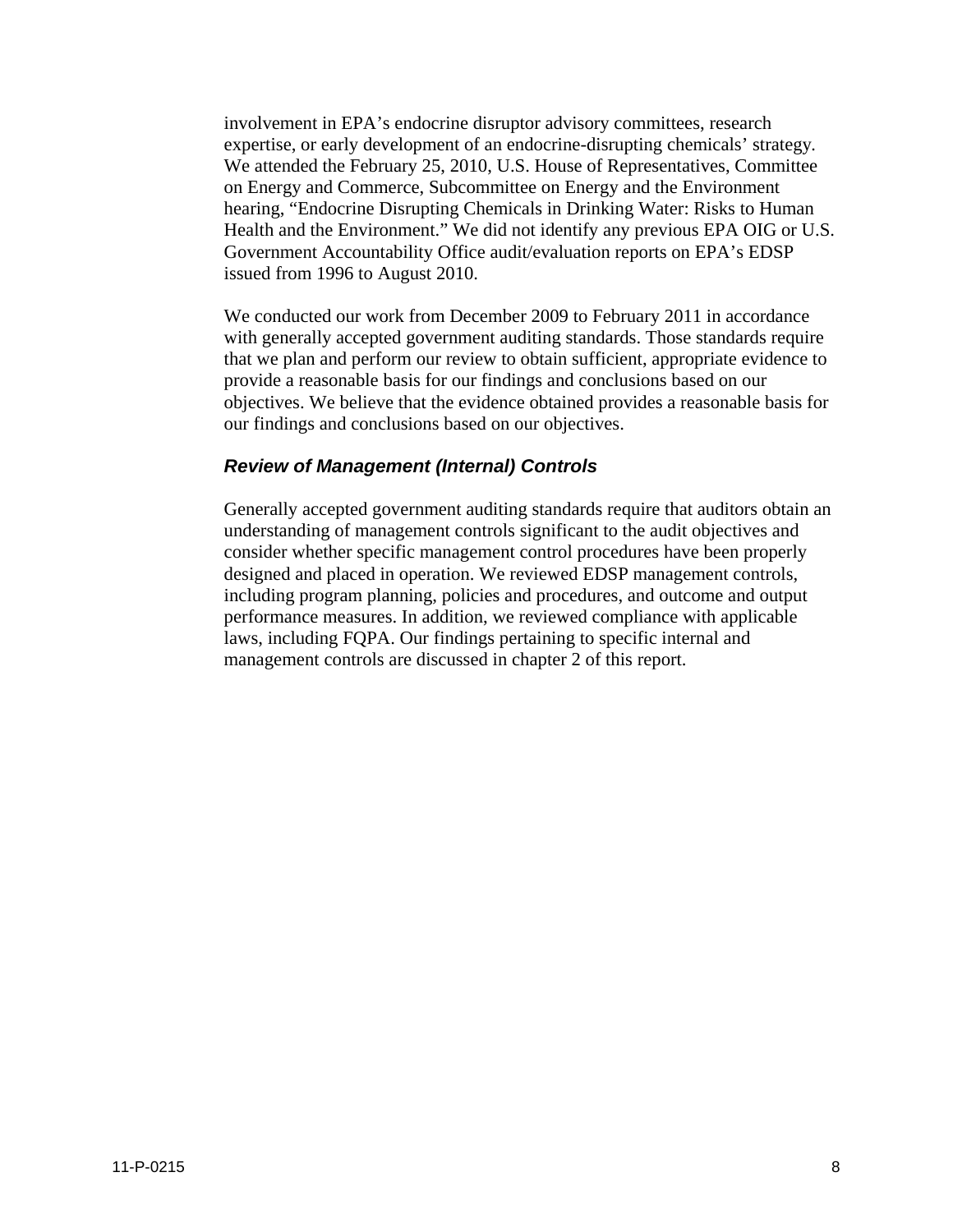## **Chapter 2 EPA's Endocrine Disruptor Screening Program Should Establish Management Controls to Ensure Results**

Fourteen years after passage of the FQPA and SDWA amendments, EDSP has not determined whether any chemical is a potential endocrine disruptor.<sup>6</sup> EDSP has not developed a management plan laying out the program's goals and priorities or established outcome performance measures to track program results. EDSP missed milestones for assay validation and chemical selection set forth in the 2001 NRDC settlement agreement. Completed activities exceeded their targets by about 4½ to 6 years. An EDSP manager explained that EDSP was unaware of the complexities, resources, and time inherent in validating assays until years after the 2001 settlement agreement was signed. However, EDSP did not substantially revise its milestones in its status reports to NRDC for completing assay validation. In addition, EDSP has not created a final statement of policy, finalized specific procedures to evaluate Tier 1 screening results, or established specific procedures to evaluate Tier 2 testing results. We acknowledge the difficulties involved in establishing an effective endocrine disruptor screening program. An EDSP manager told OIG that EDSP plans to develop a management plan. However, EDSP had not done so at the time of our review. We believe EDSP should develop and implement plans and performance measures to establish management control and accountability within the program.

#### **Concern Over Delays in Program Progress**

EPA's EDSP has missed the milestones for key activities set forth in the 2001 NRDC settlement agreement and in its status reports to NRDC. The program also has not set milestones for other key activities. EDSP managers provided us with reasons why program implementation has gone slowly. These reasons included (1) being unaware of the complexities, resources, and time inherent in validating assays; (2) problems hiring contractors; and (3) difficulties with contractors being unable to do the work needed. Concerned with EDSP progress, Congress instituted reporting requirements in 2007 and specified deadlines for certain activities in 2009. For example, in 2009, the House Committee on Appropriations directed EPA to develop a new list of chemicals for testing as well as develop criteria for analysis of the Tier 1 data received from industry by October 30, 2010. On November 17, 2010, EDSP published "Second List of Chemicals for Tier 1

 $\overline{a}$ 

 through September 30, 2009, EPA regulated 79 of the 1,095 pesticides subjected to Federal Insecticide, Fungicide, <sup>6</sup>EDSP is not the only mechanism available to the Agency to regulate endocrine-disrupting chemicals. According to EPA's August 2010 Report to Congress on Pesticide Licensing and Endocrine Disruptor Screening Activities, and Rodenticide Act regulatory review on the basis of endocrine effects. These pesticides were not screened, tested, or regulated as the result of EDSP actions.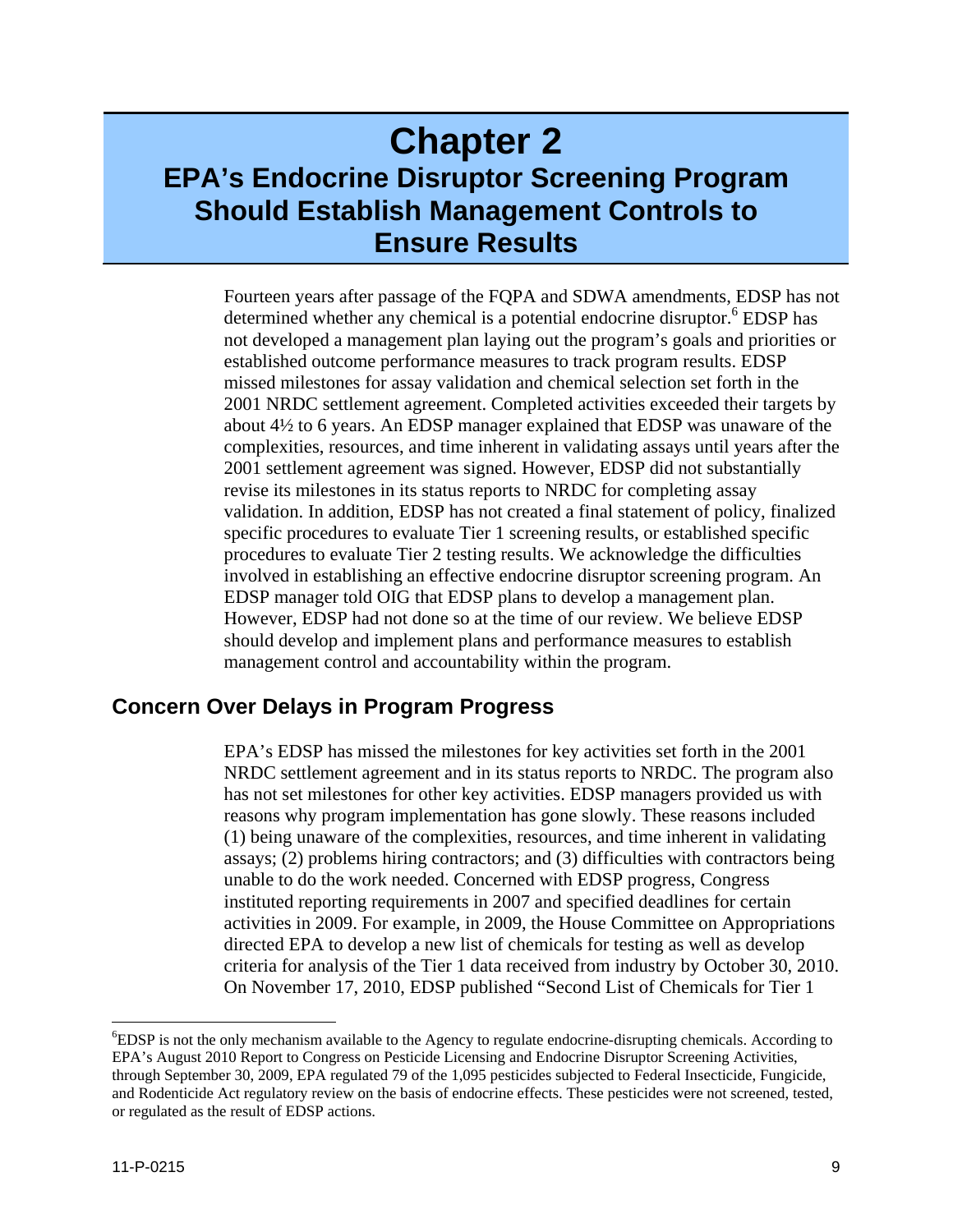Screening" in the Federal Register for public comment. EDSP published "Weight of Evidence Guidance for Evaluating the Results of Tier 1 Screening To Identify Candidate Chemicals for Tier 2 Testing" in the Federal Register for public comment on November 4, 2010.

#### *Key EDSP Milestones Unmet or Not Established*

EDSP established milestones for the publication of a draft list of chemicals for testing, the completion of Tier 1 assay validation, and the start of Tier 1 and Tier 2 testing in the 2001 NRDC settlement agreement. However, EDSP did not meet these milestones. The difference between the actual completion dates and the 2001 NRDC settlement agreement milestones ranged from about 4½ to 6 years. The Agency also did not meet key milestones for completing assay validations provided in its updates to NRDC. The initial milestones for Tier 1 assays provided to NRDC in updates were missed by about 2 to 4 years. EDSP extended its milestones for completing validation of Tier 1 assays multiple times. For example, EDSP extended the milestones in 9 of 11 updates it provided to NRDC for the estrogen receptor binding assay by a total of  $4\frac{1}{2}$  years (54 months). This trend is continuing for the validation of Tier 2 assays. Furthermore, the Agency has yet to set milestones for other key activities, including publication of a third list of chemicals for screening and the development of criteria to analyze Tier 2 testing/hazard assessment results. Table 2 shows the NRDC settlement agreement milestones and actual completion dates for key EDSP activities as of October 2010. Examples follow the table.

| <b>Key activities</b>                                                                             | 2001 NRDC settlement<br>agreement milestone date <sup>a</sup> | <b>Actual completion date</b> | Length of delay                |  |
|---------------------------------------------------------------------------------------------------|---------------------------------------------------------------|-------------------------------|--------------------------------|--|
| <b>Publication of draft initial</b><br>chemicals list for Tier 1 and<br>public comment initiation | December 31, 2002                                             | June 18, 2007                 | 4 years, 6 months              |  |
| <b>Completion of Tier 1 assay</b><br>validation                                                   | December 31, 2003                                             | October 21, 2009              | 5 years, 10 months             |  |
| <b>Start of testing using certain</b><br><b>Tier 1 screens</b>                                    | December 31, 2003                                             | October 21, 2009              | 5 years, 10 months             |  |
| <b>Start of testing using certain</b><br><b>Tier 2 tests</b>                                      | December 31, 2004                                             | (b)                           | 6 years, 2 months <sup>b</sup> |  |

**Table 2: NRDC settlement agreement milestones and actual completion dates** 

Sources: OIG-created table based on NRDC settlement agreement, January 2001, Federal Register Notice Vol. 72, No. 116, and Federal Register Notice Vol. 74, No. 202.

<sup>a</sup> NRDC settlement agreement milestones were later than the milestones proposed in the 1998 EDSTAC<br>report and the 1998 Proposed Statement of Policy.

 $b$  Not Completed as of February 2011.

EPA informed NRDC on December 23, 2002, that it was delaying publication of a proposed initial list of chemicals for EDSP screening 8 days prior to the date EPA had agreed to publish the list. The Agency wanted to obtain public comment on a simplified chemical selection approach, which focused on using exposure data rather than exposure and effects data. The simplified approach also proposed that public nominations be excluded. According to the Agency, one of the key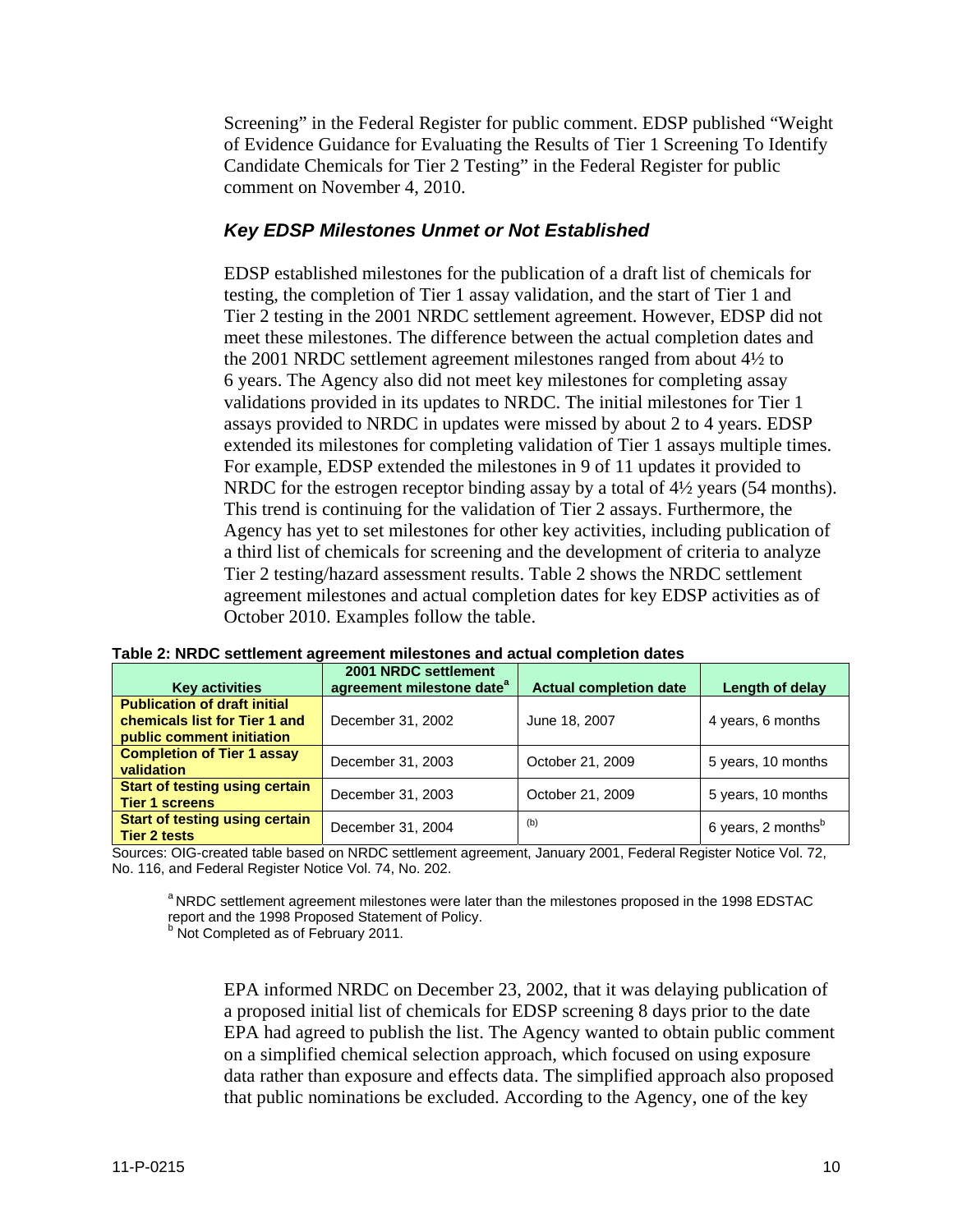reasons for the change was that prospective chemical selection methods envisioned to be able to expeditiously obtain effects data for large numbers of chemicals were not ready for use. Another reason was that EPA received comments from chemical manufacturers that publishing the list of chemicals too far in advance might lead users not to purchase their chemicals. EPA's December 2002 status report to NRDC stated EDSP believed that the manufacturers' concerns were unfounded from a scientific or risk basis. However, EDSP decided that the public could misinterpret the Agency's basis for selecting chemicals, so publication was delayed. On December 30, 2002, EPA published a Federal Register notice asking for public comment on its proposed chemical selection approach. More than 4 years passed between EPA's decision to simplify its approach and the publication of a draft list in June 2007. According to EDSP managers, the delay in publishing the draft list did not hinder the overall program pace because assay validation had to be completed before screening could move forward. EDSP management decided in 2004 that it would not publish the draft list until 1 year before validation was completed.

Validation of Tier 1 assays took almost 6 years longer than estimated in the 2001 NRDC settlement agreement. In his February 2010 testimony before a House Energy and Commerce subcommittee**,** the EPA Deputy Assistant Administrator for OCSPP explained that because of the many complexities in methods development and validation of Tier 1 assays, validation took 10 years for Tier 1 assays and is ongoing for Tier 2 assays. For example, to accomplish assay validation, EDSP enlisted the assistance of contract laboratories. According to EDSP managers, they had problems with hiring contractors and difficulties with contractors being able to do the work needed. Furthermore, the Agency believed it would take, at most, 1 year for prevalidation of the assays and 1 year to validate the studies. However, these processes took much longer than anticipated.

An EDSP manager explained that EDSP was unaware of the complexities, resources, and time inherent in validating assays until several years after the 2001 NRDC settlement agreement was signed. However, EDSP did not substantially revise its milestones to complete assay validation. Instead, EDSP revised its estimated completion dates for Tier 1 assays in a piecemeal fashion in its status updates to NRDC. As an example, table 3 shows how EDSP extended the estimated completion dates for 9 of 11 updates EPA provided to NRDC for the estrogen receptor binding assay, collectively a delay of 4½ years (54 months).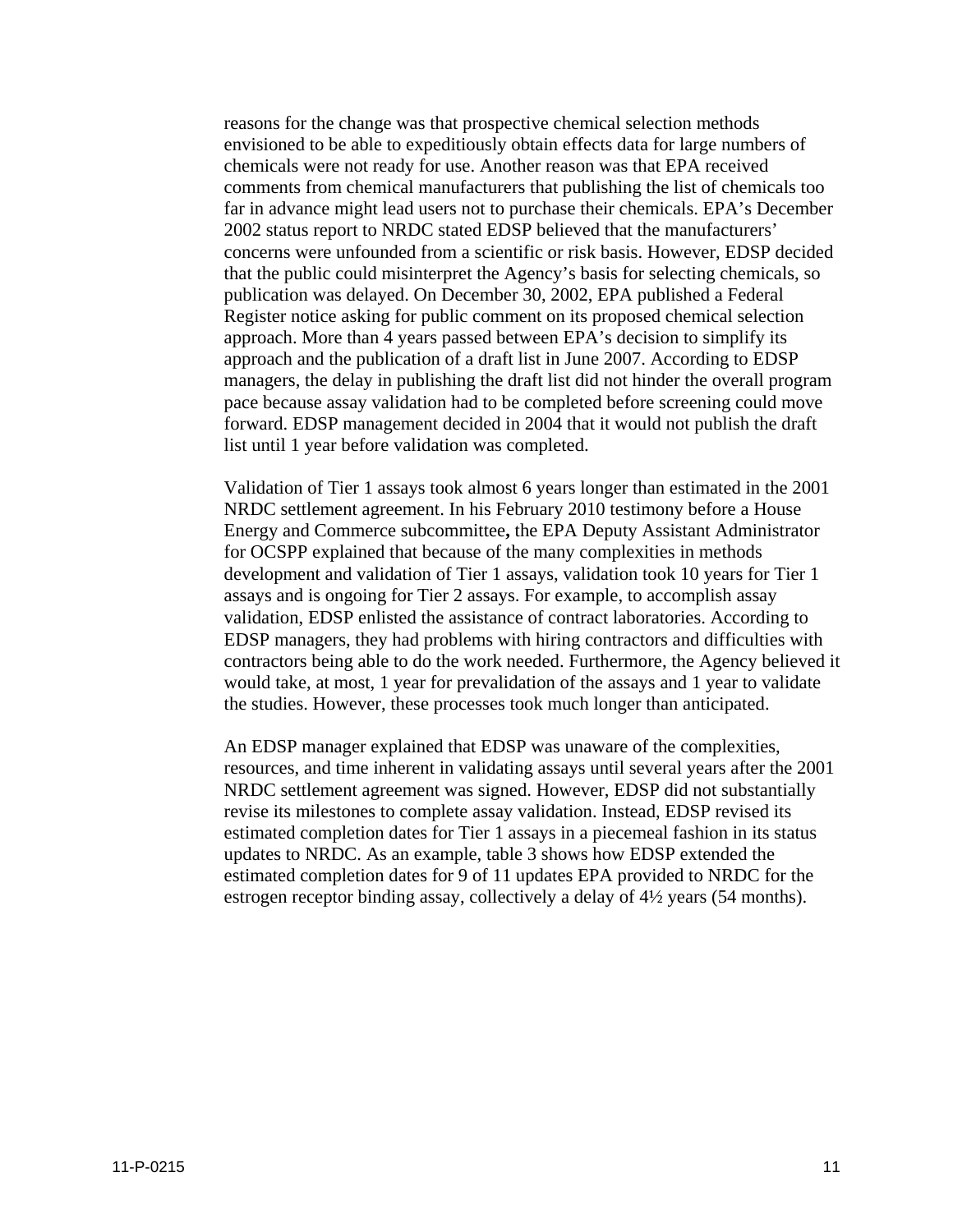| Table 3: Reported delays of the estrogen receptor binding assay |                                  |                                              |                                             |  |  |
|-----------------------------------------------------------------|----------------------------------|----------------------------------------------|---------------------------------------------|--|--|
|                                                                 |                                  | <b>Estimated completion</b><br>date of assay |                                             |  |  |
| Assay                                                           | Date of status report<br>to NRDC | validation                                   | <b>Delay from previous</b><br>status report |  |  |
| <b>Estrogen receptor</b>                                        | May 22, 2003                     | October 2004                                 | N/A                                         |  |  |
| binding assay                                                   | January 23, 2004                 | <b>April 2005</b>                            | 6 months                                    |  |  |
|                                                                 | March 8, 2005                    | January 2006 <sup>a,b</sup>                  | 9 months                                    |  |  |
|                                                                 | August 1, 2005                   | January 2006 <sup>a,b</sup>                  | No change                                   |  |  |
|                                                                 | February 15, 2006                | January 2007 <sup>b</sup>                    | 12 months                                   |  |  |
|                                                                 | July 20, 2006                    | January 2007 <sup>b</sup>                    | No change                                   |  |  |
|                                                                 | January 31, 2007                 | July 2007 <sup>b</sup>                       | 6 months                                    |  |  |
|                                                                 | May 29, 2007                     | September 2007 <sup>b</sup>                  | 2 months                                    |  |  |
|                                                                 | December 28, 2007                | March 2008 <sup>b</sup>                      | 6 months                                    |  |  |
|                                                                 | June 4, 2008                     | December 2008                                | 9 months                                    |  |  |
|                                                                 | December 17, 2008                | <b>March 2009</b>                            | 3 months                                    |  |  |
|                                                                 | June 17, 2009                    | Completed-April 2009                         | 1 month                                     |  |  |
|                                                                 |                                  | <b>Total delav</b>                           | 54 months                                   |  |  |

Source: OIG-created table based on EPA status reports to NRDC from May 2003 to June 2009.

<sup>a</sup> The NRDC status reports for March 8, 2005, and August 1, 2005, stated that estimated date of validation completion was July/August 2005 but completion could be delayed until January 2006 if an additional study was required. We used the latest reported date in the table.

<sup>b</sup>The dates listed are estimates for interlab validation not including peer review.

EPA initially expected to validate the estrogen receptor binding assay through the review of existing data and literature rather than an intensive multilaboratory validation study. An expert panel determined that data were insufficient to validate the assay and recommended that a multilaboratory study be done. EPA initiated a multilaboratory validation study in August 2002 and estimated that peer review would be completed by October 2004. However, the assay was not ready for use until April 2009, a 4½-year delay. EDSP's reports to NRDC noted problems such as labs not producing reasonable results, equipment failures, and contract issues.

The slippage in estimated completion dates also occurred in other Tier 1 assays. For example, table 4 shows several assays and the differences between the estimated date of completion of peer review in the May 22, 2003, status report to NRDC and the completion of peer review as reported in the June 17, 2009, status report.

| Table 4: Delays in completion of the peer review of selected Tier 1 assays |                      |                |                      |  |  |
|----------------------------------------------------------------------------|----------------------|----------------|----------------------|--|--|
|                                                                            | <b>Elapsed time</b>  |                |                      |  |  |
| <b>Assays</b>                                                              | peer review          | completed      |                      |  |  |
| <b>Hershberger assay</b>                                                   | March 2004           | September 2006 | $2\frac{1}{2}$ years |  |  |
| <b>Male and female rodent</b><br>pubertal assays                           | 3rd/4th quarter 2004 | November 2007  | Nearly 3 years       |  |  |
| <b>Aromatase assay</b>                                                     | 3rd/4th quarter 2004 | January 2008   | About 3 years        |  |  |
| <b>Fish reproductive</b><br>screening assays                               | 3rd/4th quarter 2004 | January 2008   | About 3 years        |  |  |

Sources: OIG-created table based on EPA's status reports to NRDC, May 22, 2003, and June 17, 2009.

While Tier 1 assays have all been validated, four of five Tier 2 assays have not been validated. Their completion dates continue to be revised. For example,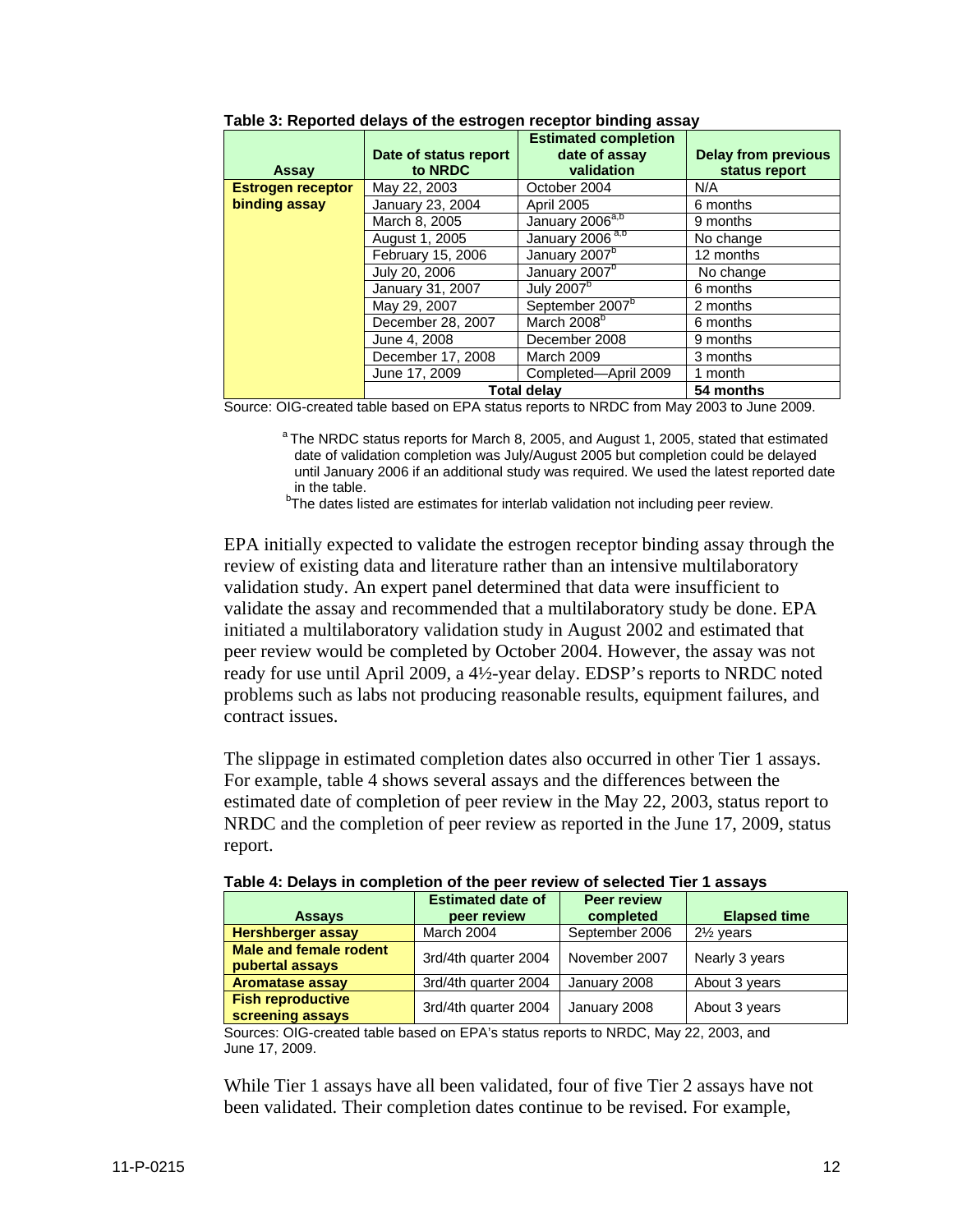table 5 shows delays in Tier 2 assay validations of 1½ to 2 years as estimated by EDSP from 2006 to 2009. If delays continue, some Tier 2 assays may not be validated when Tier 2 testing is scheduled to begin in 2012.

| <b>Assays</b>                        | <b>Estimated date of</b><br>validation completion<br>(NRDC status report<br>February 2006) | <b>Estimated date of</b><br>validation completion<br><b>(NRDC status report</b><br>December 2009) <sup>a</sup> | <b>Change in</b><br>estimated<br>completion<br>dates |  |
|--------------------------------------|--------------------------------------------------------------------------------------------|----------------------------------------------------------------------------------------------------------------|------------------------------------------------------|--|
| <b>Fish-two generation</b>           | December 2009                                                                              | <b>July 2011</b>                                                                                               | About 1 <sup>1/2</sup> years                         |  |
| <b>Avian-two generation</b>          | December 2009                                                                              | December 2011                                                                                                  | 2 years                                              |  |
| <b>Mysid-two generation</b>          | December 2008                                                                              | December 2010                                                                                                  | 2 years                                              |  |
| Amphibian growth<br>and reproduction | December 2009                                                                              | August 2011                                                                                                    | About 1 <sup>1/2</sup> years                         |  |

| Table 5: EPA's estimated timeframes for validation completion of Tier 2 assays |  |
|--------------------------------------------------------------------------------|--|
|--------------------------------------------------------------------------------|--|

Source: OIG-created table based on EPA's status reports to NRDC, February 15, 2006, and December 31, 2009.

<sup>a</sup>Estimated date of completion included interlab validation not including peer review.

We are concerned about the continuing program delays. EPA should develop a management plan for EDSP so that EPA's leadership, Congress, and the public can assess whether the goals and key activities of the program are being achieved within reasonable cost and schedule.

#### *Congress Directs EPA to Action Due to Lack of Program Progress*

In recent years, Congress has expressed concerns about EDSP's lack of progress and has attempted to spur the Agency into action. For example, in the House Appropriations Committee Report for FY 2008 (Report 110-187), Congress stated that EPA was taking too long to implement EDSP and stated its expectation that EPA would accelerate the schedule for completing assay validation. In an effort to get results, Congress required the Agency to report semiannually initially and then annually on a number of EDSP-related items, including endocrine disruption determinations for pesticide regulation and the status of assay validations. After reviewing program progress, in 2009 Congress directed the program to take several actions in its FY 2010 House Appropriations Committee Report (House Report 111-180). Specifically, Congress directed EPA's EDSP to:

- Create a database of the initial pesticide chemicals to be screened in EDSP, and make the database available on EPA's website.
- Develop and publish criteria within 1 year of enactment (i.e., by October 30, 2010) for evaluating the results of Tier 1 screening and for determining whether a chemical should undergo Tier 2 analysis.
- Publish within 1 year of enactment (i.e., by October 30, 2010) a second list of no less than 100 chemicals for screening that includes drinking water contaminants, and issue 25 orders per year for the testing of these chemicals.
- Timely reevaluate the battery of screens, replacing outdated screens with updated, more efficient screens that have been validated.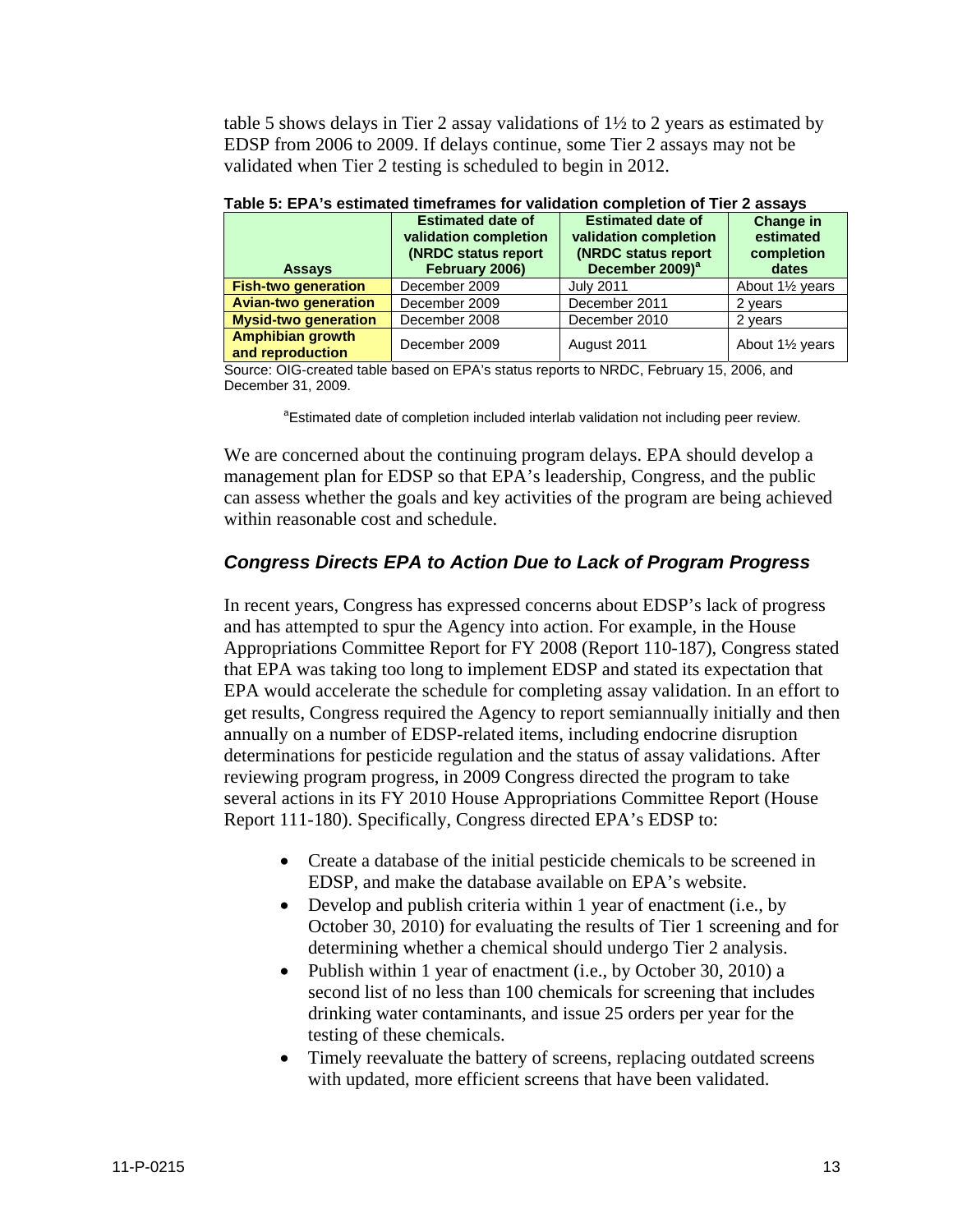The Agency met the first 2009 congressional direction by creating a database of 67 pesticide chemicals that are being currently screened. The database is updated weekly and can be found on EPA's EDSP website. The Agency also recently published two documents in the Federal Register for public comment: "Weight of Evidence Guidance for Evaluating the Results of Tier 1 Screening To Identify Candidate Chemicals for Tier 2 Testing," on November 4, 2010, and "Second List of Chemicals for Tier 1 Screening," on November 17, 2010.

#### **EPA Has Not Developed Key Management Controls for EDSP**

The Agency has not developed the key management controls needed to implement EDSP and carry out its statutory and discretionary authority under FQPA, SDWA amendments, and the Toxic Substances Control Act. Management controls help provide reasonable assurance that the goals and objectives of a program will be accomplished and that resources are allocated efficiently and effectively. They also help ensure accountability and enhance transparency of the steps needed to implement a program and achieve results over time.

#### *EDSP Has Not Established Key Plans, Policies, and Procedures to Implement the Program*

EDSP has not developed a management plan or a final statement of policy, has not finalized specific procedures to evaluate Tier 1 screening results, and has not established criteria to evaluate Tier 2 testing results with associated milestones to implement EDSP over time. Such plans, policies, and procedures help programs establish accountability, track progress, and enhance transparency.

The 1998 EDSTAC report developed an implementation path for EDSP. EPA published a Proposed Statement of Policy in 1998 that closely followed this guidance. In 1999, the SAB/SAP joint subcommittee issued its final report recommending that EPA review

*Management controls are the organization, policies, and procedures used by agencies to reasonably ensure that (i) programs achieve their intended results; (ii) resources are used consistent with agency mission; (iii) programs and resources are protected from waste, fraud, and mismanagement; (iv) laws and regulations are followed; and (v) reliable and timely information is obtained, maintained, reported and used for decision making. Management controls, in the broadest sense, include the plan of organization, methods and procedures adopted by management to ensure that its goals are met. Management controls include processes for planning, organizing, directing, and controlling program operations.* 

Source: Office of Management and Budget Circular A-123, *Management Accountability and Control. (June 21, 1995.)* 

screening data from 50 to 100 compounds. EPA decided to follow this recommendation and revised its chemical selection process, which deviated from the process laid out in the 1998 proposed policy. However, the Agency did not develop a management plan or revise its 1998 Proposed Statement of Policy to establish a road map for the program, even when key program changes occurred. Without a road map for the program, the Agency announced new program developments in a piecemeal fashion through periodic Federal Register notices.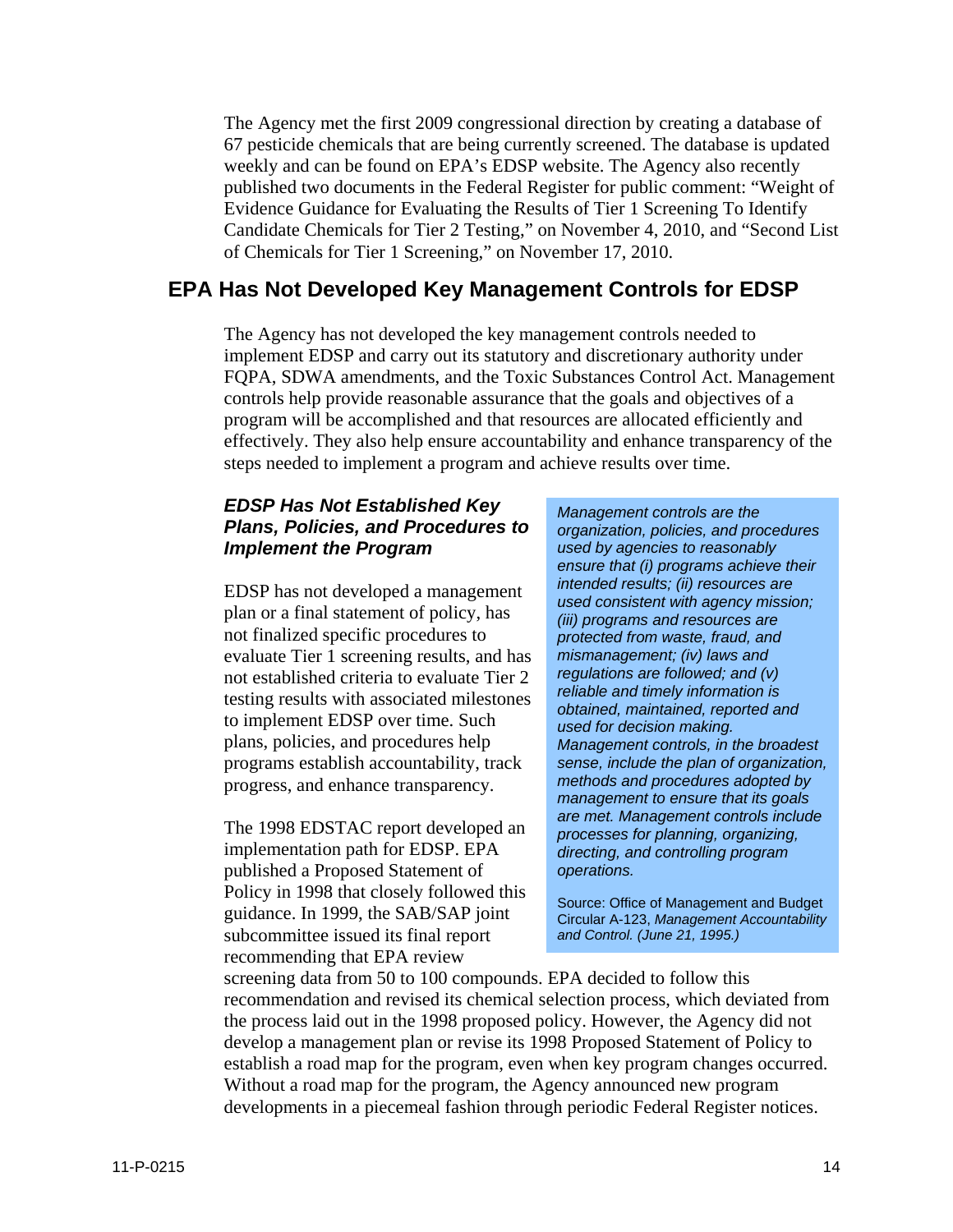A management plan would help EPA's leadership, Congress, and the public assess whether the goals and key activities of the program are being achieved within reasonable cost and schedule. The plan also needs to:

- (1) include specific final criteria for evaluating chemicals after Tier 1 screening and establish specific criteria for evaluating chemicals after Tier 2 testing/hazard assessment phases;
- (2) define the universe of chemicals EDSP plans to evaluate for testing; and
- (3) state what method EDSP will use to prioritize chemicals in the future.

#### *Criteria for Evaluating Chemicals Need to Be Finalized*

After nearly 14 years, and after having issued test orders for the first 67 chemicals to undergo Tier 1 screening, EPA has neither finalized specific criteria for evaluating chemicals after Tier 1 screening is completed, nor established specific criteria for evaluating chemicals after Tier 2 testing is completed, including carrying out the hazard assessment phase of the program.

The 2010 House Appropriations Committee language directed EPA to develop criteria to evaluate the results of Tier 1 screening within 1 year of enactment (October 30, 2010). The Agency published draft Tier 1 evaluation criteria in the November 4, 2010, Federal Register for public comment, but EDSP managers estimated that the criteria will not be finalized until 2011. EPA is scheduled to begin receiving Tier 1 screening data from industry in October 2011. If EPA does not finalize specific criteria before then, the Agency will receive Tier 1 test order data without having formal procedures to evaluate it, increasing the risk of the appearance of bias<sup>7</sup> and further delaying program results. We believe the program should have established criteria for the evaluation of chemicals and should not have had to be prompted by Congress to do so.

#### *Universe of Chemicals for Screening and Testing Not Clearly Defined*

EPA has not clearly defined the universe of chemicals it plans to evaluate over time. EDSTAC estimated an initial universe of more than 87,000 chemicals, but narrowed this estimate to 62,000 after eliminating some substances that were unlikely to cause endocrine-mediated effects. In early 2010, an OCSPP official estimated that approximately 40,000 chemicals needed to be screened and tested for potential endocrine-disrupting effects. An EDSP manager was unsure how these 40,000 chemicals were determined, but noted that he believed the number of chemicals that should be screened and tested is probably lower than 40,000.

We understand that the universe of substances with potential to cause endocrinemediated effects may change over time. However, the basis for deleting potential

 $\overline{a}$ 

 $<sup>7</sup>$  Potential exists for the Agency to be accused of bias if it waits until after it sees the data to decide how it will</sup> proceed.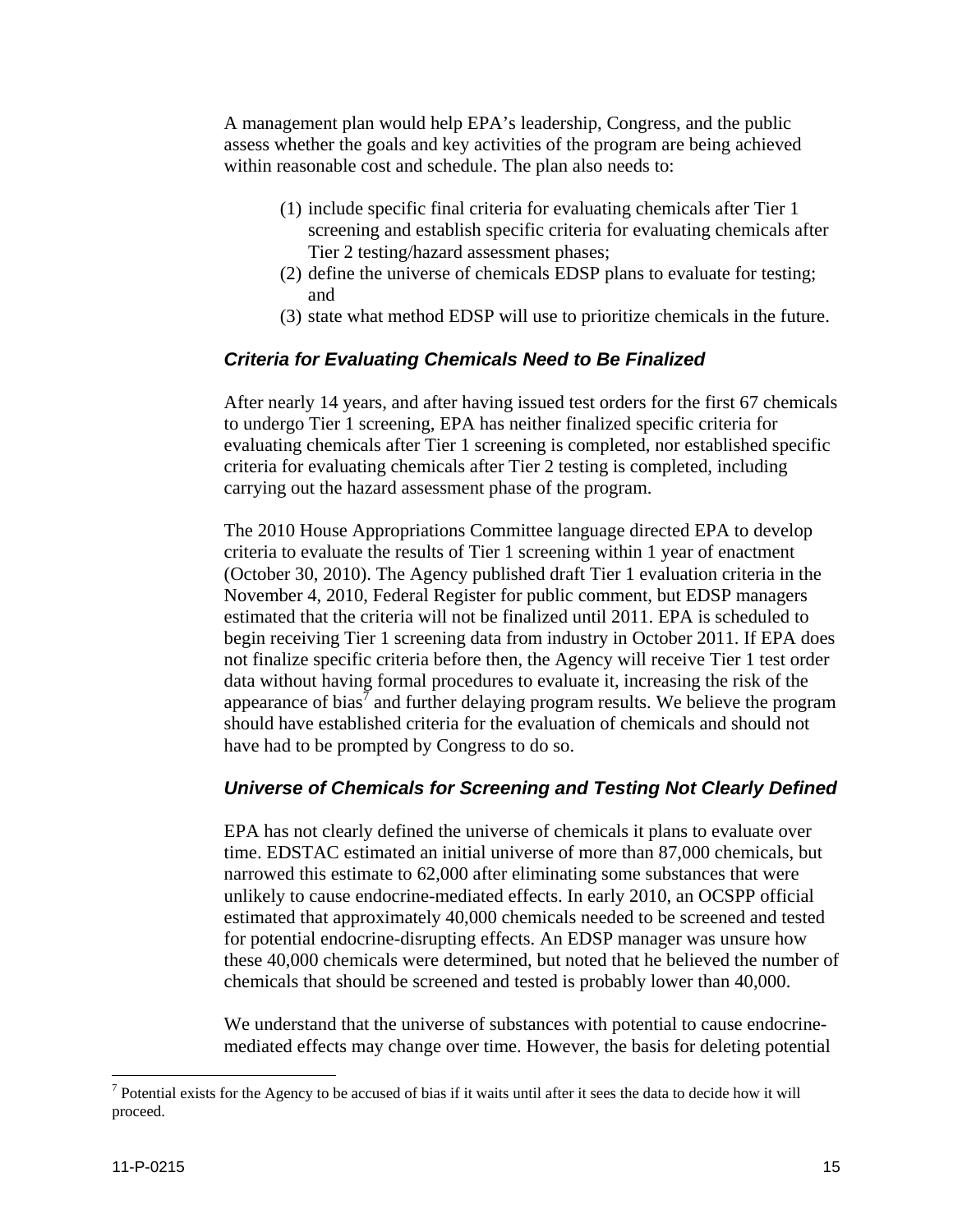substances should be clearly defined. The Agency must test all pesticides as required by FQPA. EPA needs to be transparent regarding how it will use its discretionary authority to define what chemicals will be screened. EDSP needs a management plan to define how many chemicals should be screened as of a particular date so the Agency can prioritize those chemicals based on their likelihood of being endocrine disruptors. Absent a better-defined universe, the Agency cannot estimate (1) the amount of resources it will take to effectively sort and prioritize potential endocrine disruptors for screening, and (2) when screening and testing will be completed.

#### *EDSP Needs to Consistently Prioritize Chemicals Using Recommended Techniques*

Besides defining the universe of chemicals for testing, EDSP's management plan needs to define what methods it will use to objectively prioritize chemicals so that those chemicals that are likely endocrine disruptors are evaluated first. As stated in the EDSTAC report, screening and testing can be a resource-intensive process for both the public and private sectors, so priorities must be set carefully to ensure that the chemicals of greatest concern are given priority. However, the Agency did not use the risk-based approach or public nomination process recommended by the EDSTAC and SAB/SAP joint subcommittee.

The 1998 EDSTAC report recommended that the Agency prioritize chemicals based on their potential for adverse effects, widespread exposure to humans and the environment, and statutory criteria. EDSTAC recommended the use of various sources, including effects data, exposure data, and public nominations. The SAB/SAP joint subcommittee also approved this approach, which was adopted by the Agency in its 1998 Proposed Statement of Policy. The SAB/SAP joint subcommittee found that the chemical selection approach should be based on both effect and exposure data following guidance in National Research Council and EPA risk assessment literature.

However, the Agency deviated from the recommended approach when selecting its first list of chemicals for initial screening. EPA decided not to use effects data because prospective chemical selection methods envisioned to be able to obtain effects data for large numbers of chemicals were not ready for use. The Agency also stated that it "lacked sufficient information and experience to determine whether a chemical should be designated as a potential endocrine disruptor." EPA also deferred accepting public nominations to keep the initial effort simpler and to ensure a relatively prompt timeline for the first suite of Tier 1 screening results. Congress directed EPA to develop the second list of 100 chemicals for initial screening and testing by October 30, 2010. EDSP again deviated from the recommended approach. In addition to not using effects data or public nominations, EDSP did not use exposure data to prioritize the candidate chemicals in relation to one another.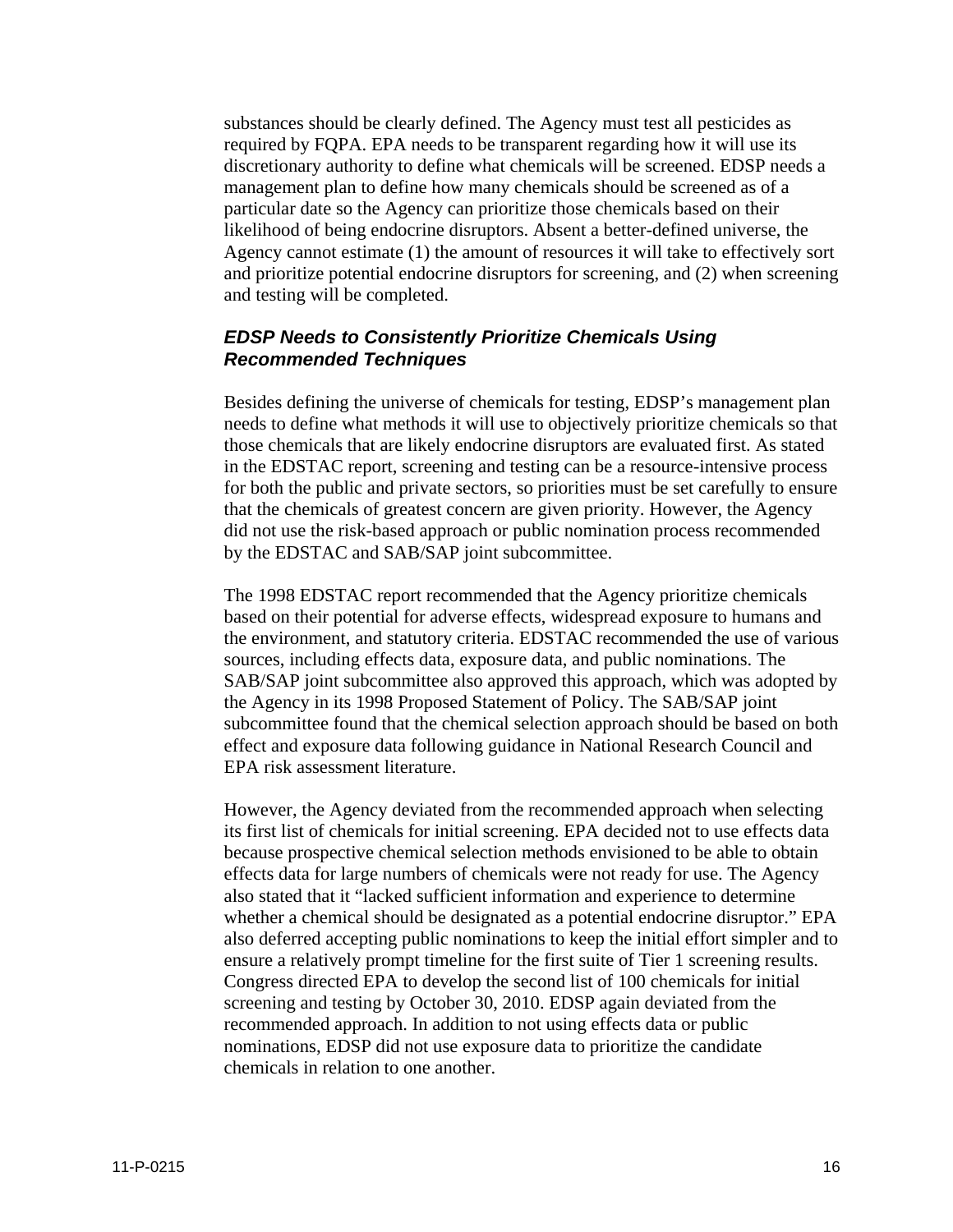transparency. We believe it is important for EDSP to prioritize chemicals using the effects, exposure, and public nomination-based approach as recommended by EDSTAC and approved by the SAB/SAP joint subcommittee. Using the suggested method, the Agency could develop a list of chemicals for screening that are more likely to be potential endocrine disruptors. Irrespective of the selection method the Agency chooses, it needs to develop a management plan stating how it will objectively prioritize chemicals in the future, in order to promote consistency and

According to an EDSP manager, EDSP is planning to develop a management plan that includes estimates of budget requirements covering a longer time horizon. We believe implementing such a plan could improve the accountability and transparency of the program.

#### *EDSP Has Not Established Key Performance Measures*

EDSP has not established short-term, intermediate, and long-term outcome performance measures to track intended results of the program. Since FY 2007, EDSP measured its program progress with two output performance measures: one

| tracking efficiency                                                                         |                                                   |                                                                                                                                                                                                                                                                                            |  |  |
|---------------------------------------------------------------------------------------------|---------------------------------------------------|--------------------------------------------------------------------------------------------------------------------------------------------------------------------------------------------------------------------------------------------------------------------------------------------|--|--|
| and another tracking                                                                        | Key performance measurement terms and definitions |                                                                                                                                                                                                                                                                                            |  |  |
| the number of<br>validated assays.<br>EDSP needs a                                          | <u>Term</u><br><b>Outputs</b>                     | <b>Definition</b><br>Quantitative or qualitative measures of<br>activities, work products, or actions                                                                                                                                                                                      |  |  |
| management plan to<br>establish what results<br>the program wants to<br>achieve and then    | <b>Short-term</b><br>outcomes                     | Changes in learning knowledge,<br>attitude, skills, or understanding that result<br>from program activities and are needed to<br>achieve the end outcome                                                                                                                                   |  |  |
| develop outcome<br>performance measures<br>to track the results of<br>the program. In       | Intermediate<br>outcomes                          | Changes in knowledge, behavior, or<br>conditions that result from program activities<br>and are needed to achieve the end outcome                                                                                                                                                          |  |  |
| addition, EDSP needs<br>additional output                                                   | Long-term<br>outcomes                             | The ultimate outcomes of program activities                                                                                                                                                                                                                                                |  |  |
| measures to track the<br>progress of program<br>activities that lead to<br>program results. |                                                   | Sources: OIG-created table based on OIG Report No.<br>2006-P-00006, EPA Performance Measures Do Not Effectively<br>Track Compliance Outcomes, December 15, 2005; Indiana Office<br>of Management & Budget and State Personnel Department<br>Performance Measurement Seminar, May 18, 2007. |  |  |

For the last 3 years, EDSP measured its performance using two output measures. Prompted by the Office of Management and Budget, EPA created an output measure to monitor EDSP efficiency, which focused on reducing contract costs 1 percent per study for assay validation. EDSP met this goal every year and significantly exceeded it in FYs 2007 and 2009. However, an EDSP manager said that the measure is meaningless to them because it does not measure the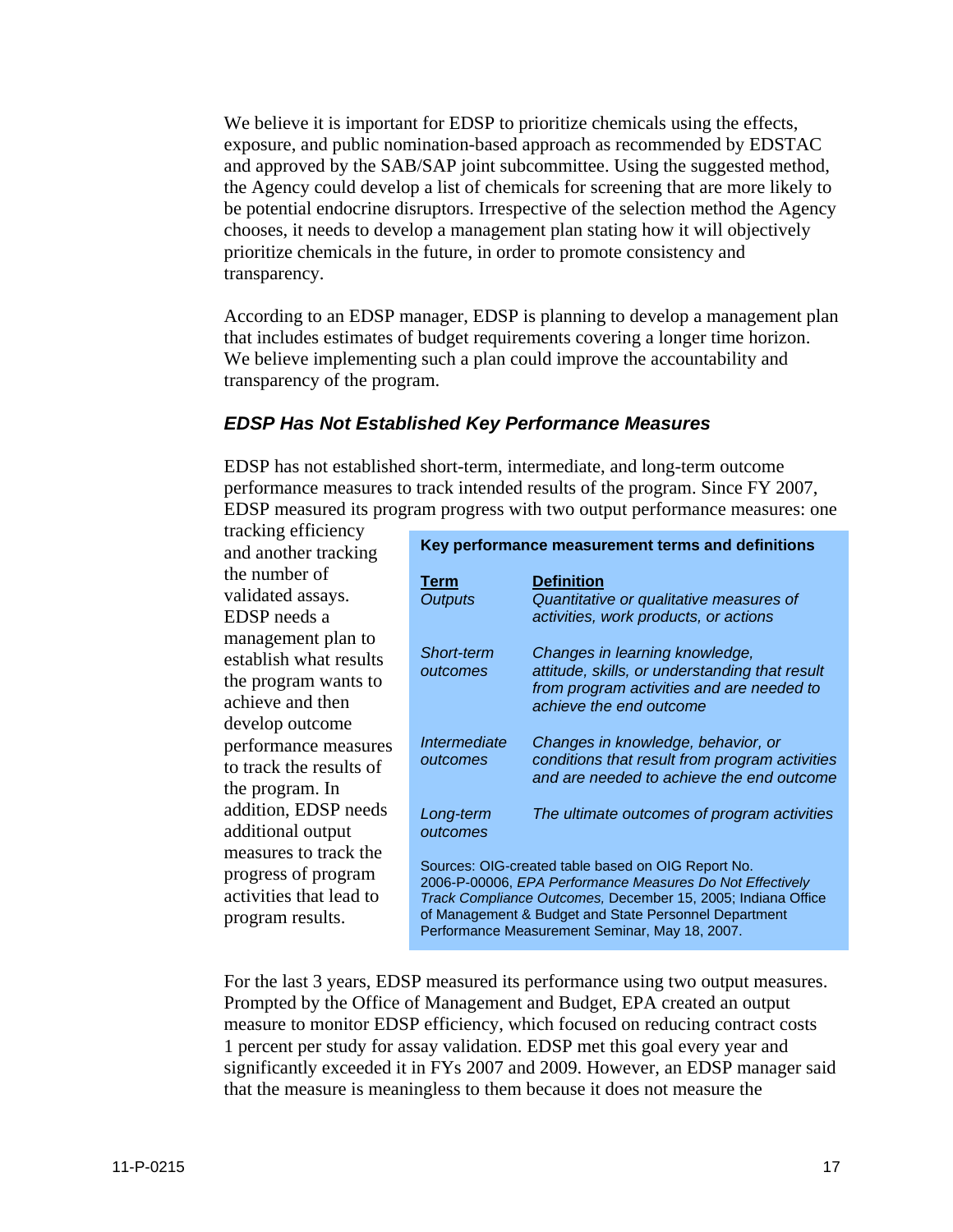efficiency of EDSP. EDSP management recommended that the measure be discontinued in FY 2012. According to EDSP managers, the Office of Management and Budget has agreed that the measure does not seem useful at this time. Table 6 shows the target and actual percent reduction efficiency measures from FY 2007 through FY 2009.

| <b>Measures</b>                                                                            | <b>FY 2007</b> |                    | <b>FY 2008</b> |               | <b>FY 2009</b> |               |
|--------------------------------------------------------------------------------------------|----------------|--------------------|----------------|---------------|----------------|---------------|
|                                                                                            | <b>Target</b>  | <b>Actual</b>      | <b>Target</b>  | <b>Actual</b> | <b>Target</b>  | <b>Actual</b> |
| Contract cost reduction<br>per study for assay<br>validation efforts in the<br><b>EDSP</b> | 1%             | $63%$ <sup>a</sup> | 1%             | 3%            | 1%             | 38%           |

**Table 6: EDSP efficiency measure from FYs 2007 through 2009** 

Source: Office of Science Coordination and Policy, OCSPP, EPA.

<sup>a</sup> According to EDSP managers, this information should have been reported as 37 percent.

EDSP's other output measure measured the cumulative number of assays that have been validated (numerator) versus the total number of assays under consideration (denominator). Table 7 shows the cumulative assay results from FYs 2006 through 2009. EDSP missed its targeted goals in FYs 2006 and 2007 but came close to meeting its targets in FYs 2008 and 2009. This measure was dropped for FY 2011 because the Tier 1 assays have been validated, which was the focus of the measure, according to EDSP managers.

|  |  | Table 7: EDSP cumulative assay measure from FYs 2006 through 2009 |  |
|--|--|-------------------------------------------------------------------|--|
|  |  |                                                                   |  |

|                 | <b>FY 2006</b> |               | <b>FY 2007</b> |               | <b>FY 2008</b> |               | <b>FY 2009</b> |               |
|-----------------|----------------|---------------|----------------|---------------|----------------|---------------|----------------|---------------|
| <b>Measures</b> | <b>Target</b>  | <b>Actual</b> | Target         | <b>Actual</b> | <b>Target</b>  | <b>Actual</b> | <b>Target</b>  | <b>Actual</b> |
| Cumulative      |                |               |                |               |                |               |                |               |
| number of       |                |               |                |               |                |               |                |               |
| assays that     | 11/20          | 2/21          | 8/20           | 3/20          | 13/20          | 12/20         | 14/19          | 13/19         |
| have been       |                |               |                |               |                |               |                |               |
| validated       |                |               |                |               |                |               |                |               |

Source: Office of Science Coordination and Policy, OCSPP, EPA.

Notes: No assays were validated in FY 2005, which is the baseline. The denominator dropped from 21 to 20 in FY 2007 because EPA decided to discontinue efforts to validate the sliced testes assay on the basis of recommendations from the Endocrine Disruptor Methods Validation Advisory Committee. The denominator dropped from 20 to 19 in FY 2009 because the in utero lactation protocol demonstration study confirmed that the assay was too complex and time consuming to be considered as a Tier 1 screen.

EDSP has proposed three new performance measures for FY 2012:

- 1. Number of chemicals for which EDSP decisions have been completed.
- 2. Number of chemicals for which EDSP Tier 1 test orders have been issued.
- 3. Number of screening and testing assays for which validation decisions have been reached.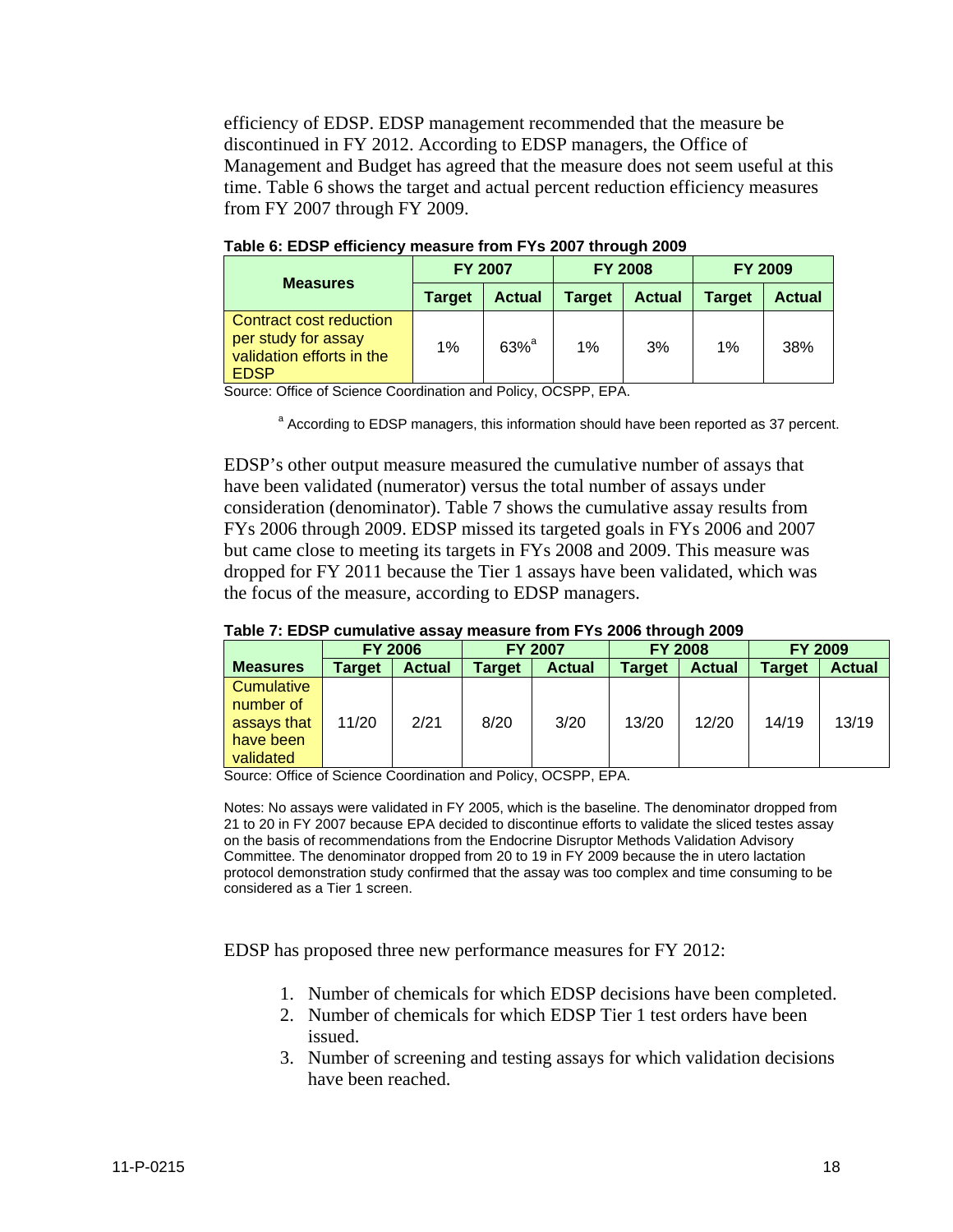The above measures proposed by EDSP are output measures. EDSP needs to establish outcome performance measures to ensure program results track to key program activities, such as Tier 2 testing and progress toward hazard assessment, and to assess whether program activities are leading to desired results. Developing a management plan would ensure the program's goals and priorities are transparent so EPA's leadership and Congress can assess whether the goals of the program are being achieved within reasonable cost and schedule.

#### **Conclusions**

EDSP has made little progress in identifying endocrine-disrupting chemicals. While we acknowledge that EDSP encountered difficulties and delays, its lack of progress is also due to EPA's lack of management control over the program. OCSPP leadership should improve its oversight of the program to ensure that proper management controls are in place so that progress and accountability can be determined. In our opinion, EDSP will not be able to establish an effective screening and testing program without establishing program control and accountability. As a result, achieving the goal of protecting human health and the environment from endocrine disruptors will continue to be delayed.

#### **Recommendations**

**Pollution Prevention:** We recommend that the Assistant Administrator for Chemical Safety and

- 1. Define and identify the universe of chemicals for screening and testing to establish the scope of the program.
- 2. Develop and publish a standardized methodology for objectively prioritizing the universe of chemicals for screening and testing, including elements recommended by the federal advisory committees such as use of effects and exposure data, as well as public nominations.
- 3. Finalize specific criteria for evaluating the Tier 1 screening data received and establish specific criteria for evaluating the Tier 2/hazard assessment testing data received.
- 4. Develop short-term, intermediate, and long-term outcome performance measures, and additional output performance measures, with appropriate targets and timeframes, to measure the progress and results of the program.
- 5. Develop and publish a comprehensive management plan for EDSP, including estimates of EDSP's budget requirements, priorities, goals, and key activities covering at least a 5-year period.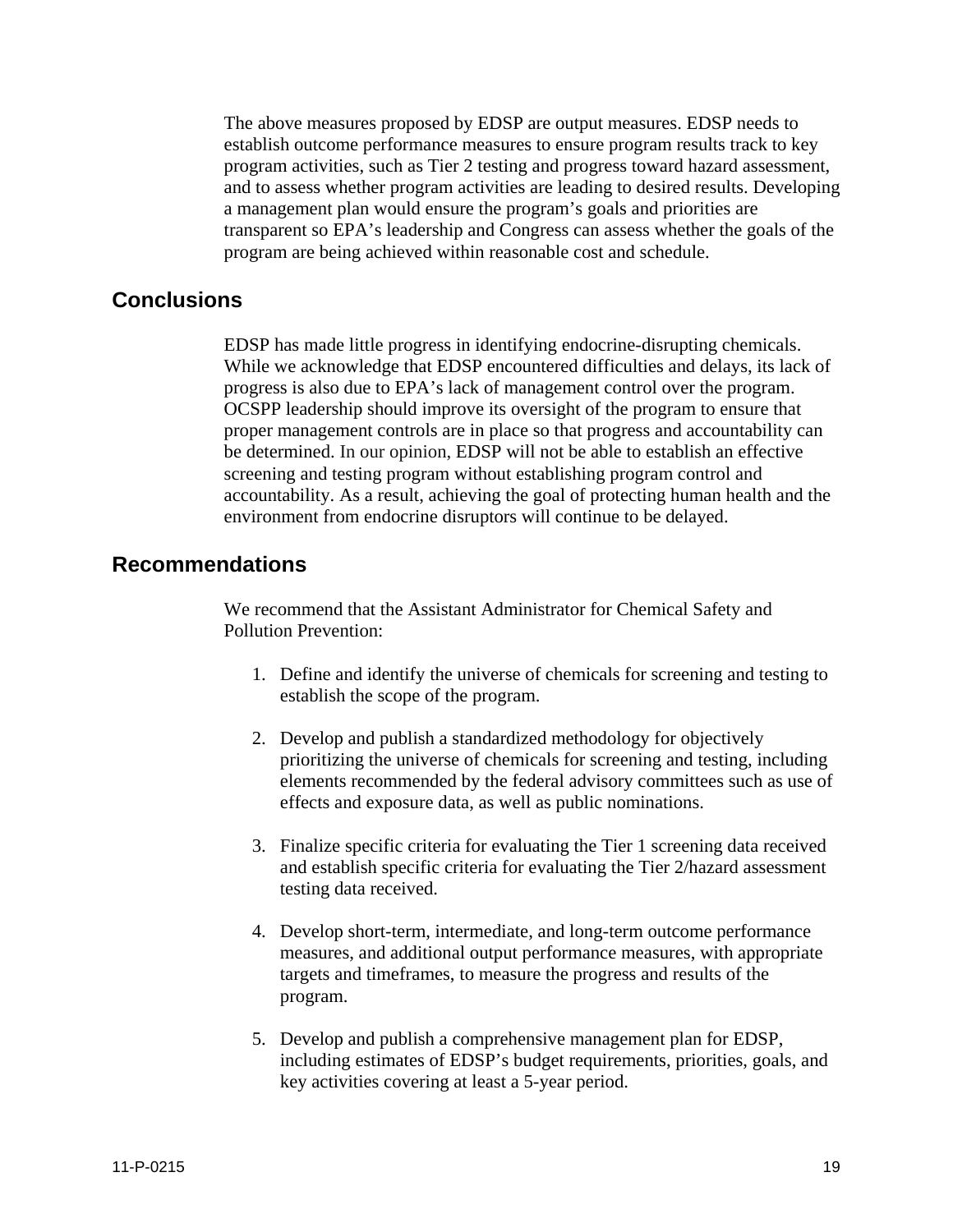6. Annually review the EDSP program results, progress toward milestones, and achievement of performance measures, including explanations for any missed milestones or targets.

#### **Agency Comments and OIG Evaluation**

The Agency generally agreed with our findings and conclusions, and stated that our recommendations were consistent with the Agency's vision for the future management of the EDSP. OCSPP's responses to Recommendations 4 and 5 were sufficient to meet the intent of the recommendations. However, OCSPP's responses to recommendations 1, 2, 3, and 6 did not provide sufficient information for us to determine whether the Agency's actions will meet the intent of the recommendations. Therefore, recommendations 1, 2, 3, and 6 will remain unresolved pending receipt of additional information or clarification from OCSPP. Appendix A contains the Agency's response to our draft report. Appendix B has our detailed evaluation of that response.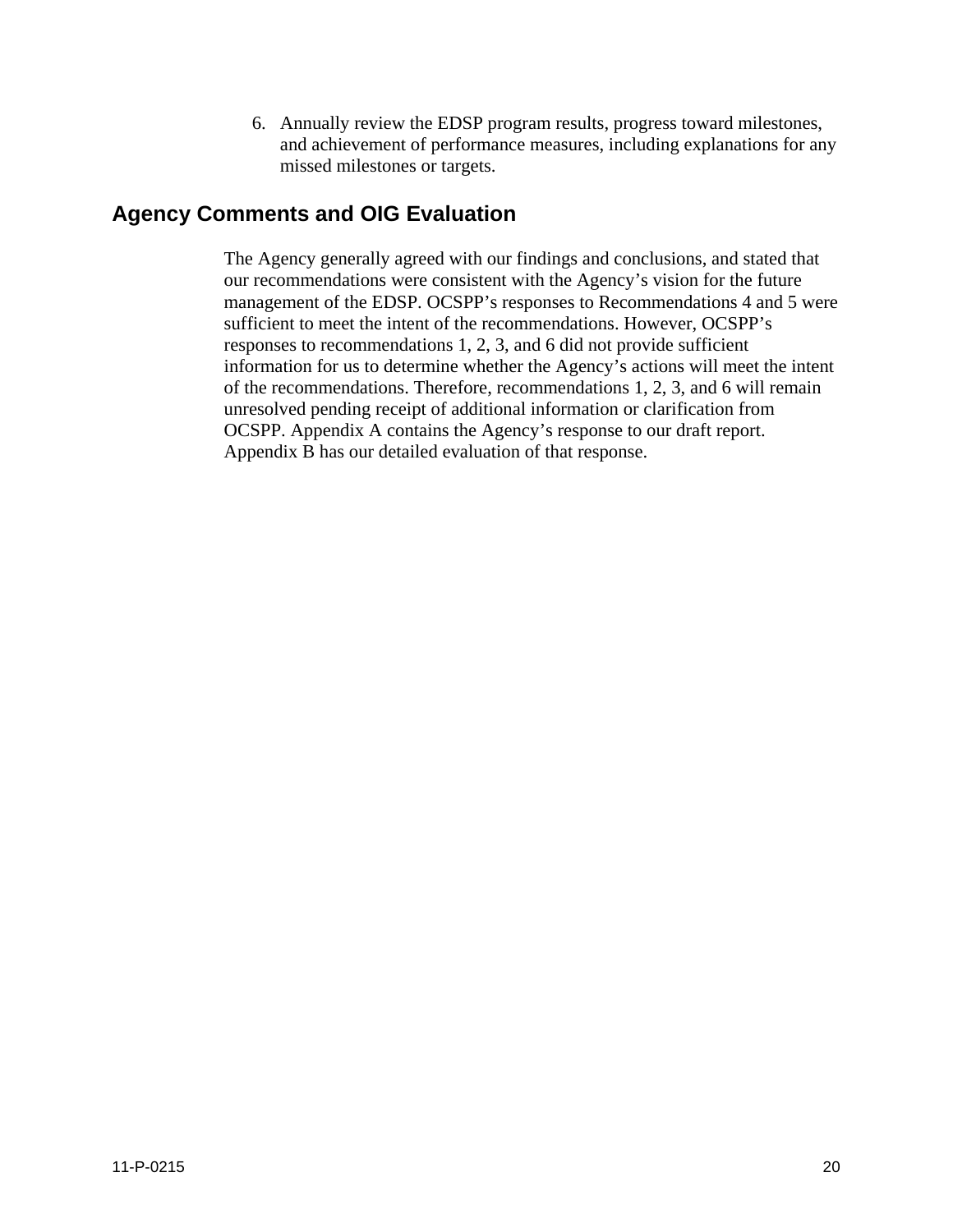## *Status of Recommendations and Potential Monetary Benefits*

| <b>RECOMMENDATIONS</b> |             |                                                                                                                                                                                                                                                                                            |                     |                                                                                   | BENEFITS (in \$000s)          |                   |                     |
|------------------------|-------------|--------------------------------------------------------------------------------------------------------------------------------------------------------------------------------------------------------------------------------------------------------------------------------------------|---------------------|-----------------------------------------------------------------------------------|-------------------------------|-------------------|---------------------|
| Rec.<br>No.            | Page<br>No. | Subject                                                                                                                                                                                                                                                                                    | Status <sup>1</sup> | <b>Action Official</b>                                                            | Planned<br>Completion<br>Date | Claimed<br>Amount | Agreed-To<br>Amount |
| $\mathbf{1}$           | 19          | Define and identify the universe of chemicals for<br>screening and testing to establish the scope of the<br>program.                                                                                                                                                                       | U                   | Assistant Administrator for<br>Chemical Safety and<br><b>Pollution Prevention</b> |                               |                   |                     |
| $\overline{2}$         | 19          | Develop and publish a standardized methodology<br>for objectively prioritizing the universe of chemicals<br>for screening and testing, including elements<br>recommended by the federal advisory committees<br>such as use of effects and exposure data, as well<br>as public nominations. | U                   | Assistant Administrator for<br>Chemical Safety and<br><b>Pollution Prevention</b> |                               |                   |                     |
| 3                      | 19          | Finalize specific criteria for evaluating the Tier 1<br>screening data received and establish specific<br>criteria for evaluating Tier 2/hazard assessment<br>testing data received.                                                                                                       | U                   | Assistant Administrator for<br>Chemical Safety and<br>Pollution Prevention        |                               |                   |                     |
| 4                      | 19          | Develop short-term, intermediate, and long-term<br>outcome performance measures, and additional<br>output performance measures, with appropriate<br>targets and timeframes, to measure the progress<br>and results of the program.                                                         | $\circ$             | Assistant Administrator for<br>Chemical Safety and<br>Pollution Prevention        |                               |                   |                     |
| 5                      | 19          | Develop and publish a comprehensive<br>management plan for EDSP, including estimates of<br>EDSP's budget requirements, priorities, goals, and<br>key activities covering at least a 5-year period.                                                                                         | $\circ$             | Assistant Administrator for<br>Chemical Safety and<br>Pollution Prevention        |                               |                   |                     |
| 6                      | 20          | Annually review the EDSP program results,<br>progress toward milestones, and achievement of<br>performance measures, including explanations for<br>any missed milestones or targets.                                                                                                       | U                   | Assistant Administrator for<br>Chemical Safety and<br><b>Pollution Prevention</b> |                               |                   |                     |

 $10$  = recommendation is open with agreed-to corrective actions pending

- C = recommendation is closed with all agreed-to actions completed
- U = recommendation is undecided with resolution efforts in progress.

**POTENTIAL MONETARY**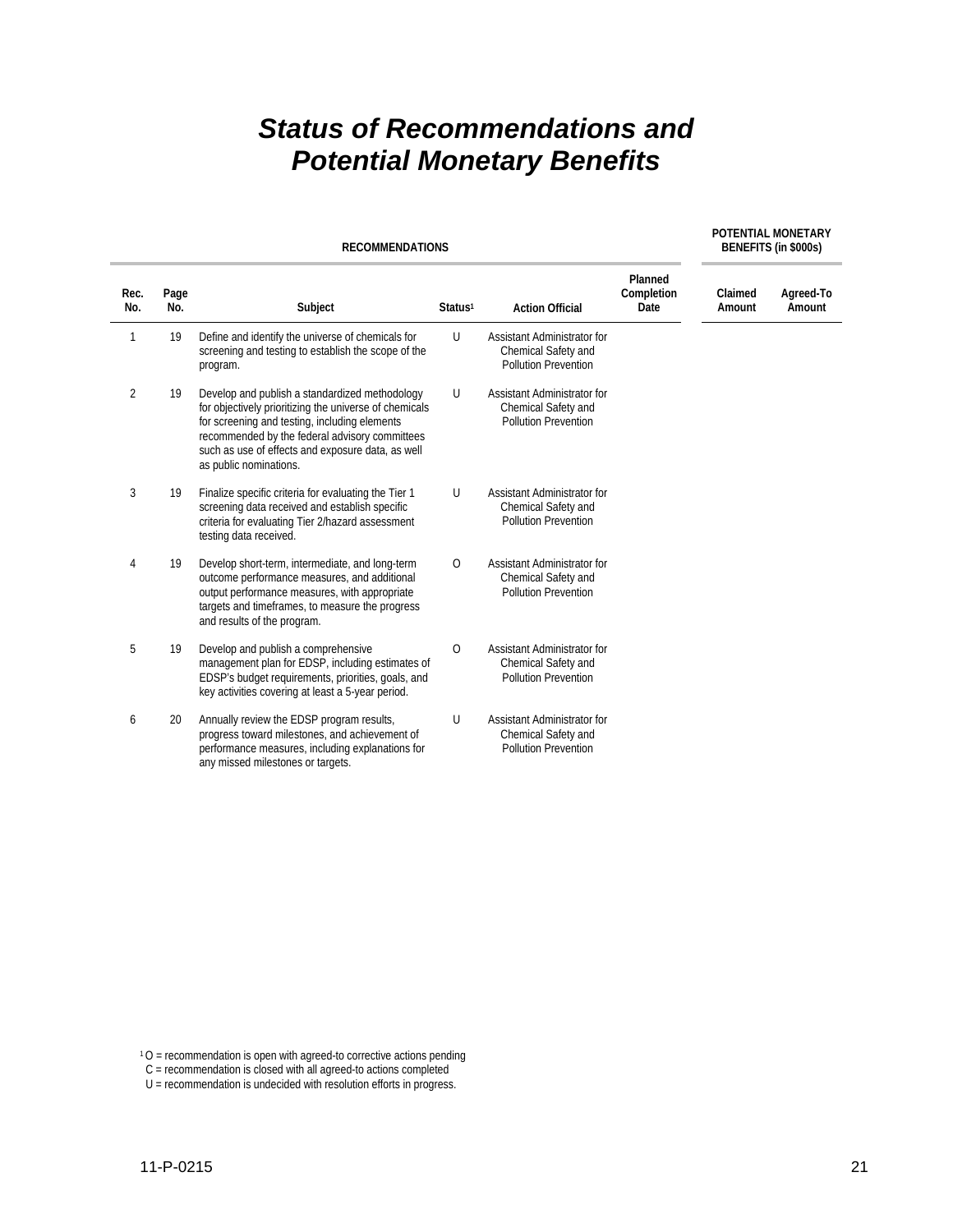#### **Appendix A**

### *Agency Comments on Draft Report*

#### March 17, 2011

#### **MEMORANDUM**

| <b>SUBJECT:</b> | Draft Evaluation Report: EPA's Endocrine Disruptor Screening Program<br>Should Establish Management Controls to Ensure More Timely Results |
|-----------------|--------------------------------------------------------------------------------------------------------------------------------------------|
| FROM:           | Stephen A. Owens<br><b>Assistant Administrator</b><br>Office of Chemical Safety and Pollution Prevention                                   |
| TO:             | Wade T. Najjum<br><b>Assistant Inspector General</b><br>Office of Program Evaluation                                                       |

the recommendations, including planned completion dates for each action. Thank you for providing the opportunity to review the draft evaluation report: EPA's Endocrine Disruptor Screening Program Should Establish Management Controls to Ensure More Timely Results. We appreciate OIG's recommendations and believe they identify actions that will be useful as the Agency proceeds with screening a broader spectrum of chemicals, including drinking water contaminants, and as the Agency takes steps to increase the utility of computational toxicology tools in the Endocrine Disruptor Screening Program (EDSP). This memorandum provides comments on the OIG's recommendations and identifies the actions the Agency commits to take in response to

We note that OIG acknowledged in their report the significant difficulties involved in implementing an effective EDSP. The unpredictable challenges inherent in a multistep, iterative validation process were the most important factor affecting the overall timeline of the EDSP. Comparisons with other large scale validation efforts, such as those under the auspices of the U.S. Interagency Coordinating Committee on the Validation of Alternative Methods (ICCVAM) and the Organization for Economic Cooperation and Development (OECD), provide some perspective when considering the historical timeline associated with the EDSP. Such comparisons show that EPA's efforts to develop and validate a battery of screening assays for Tier 1 of the EDSP proceeded as quickly or more quickly than equivalent programs administered by other organizations. Furthermore, the extensive, external scientific input and public involvement that was achieved through advisory committees, public notices, and comment opportunities also had a bearing on the EDSP timeline. We believe, however, that the high level of transparency associated with these activities is a noteworthy achievement of the EDSP, was critical to the success of the program, and must continue as the program evolves.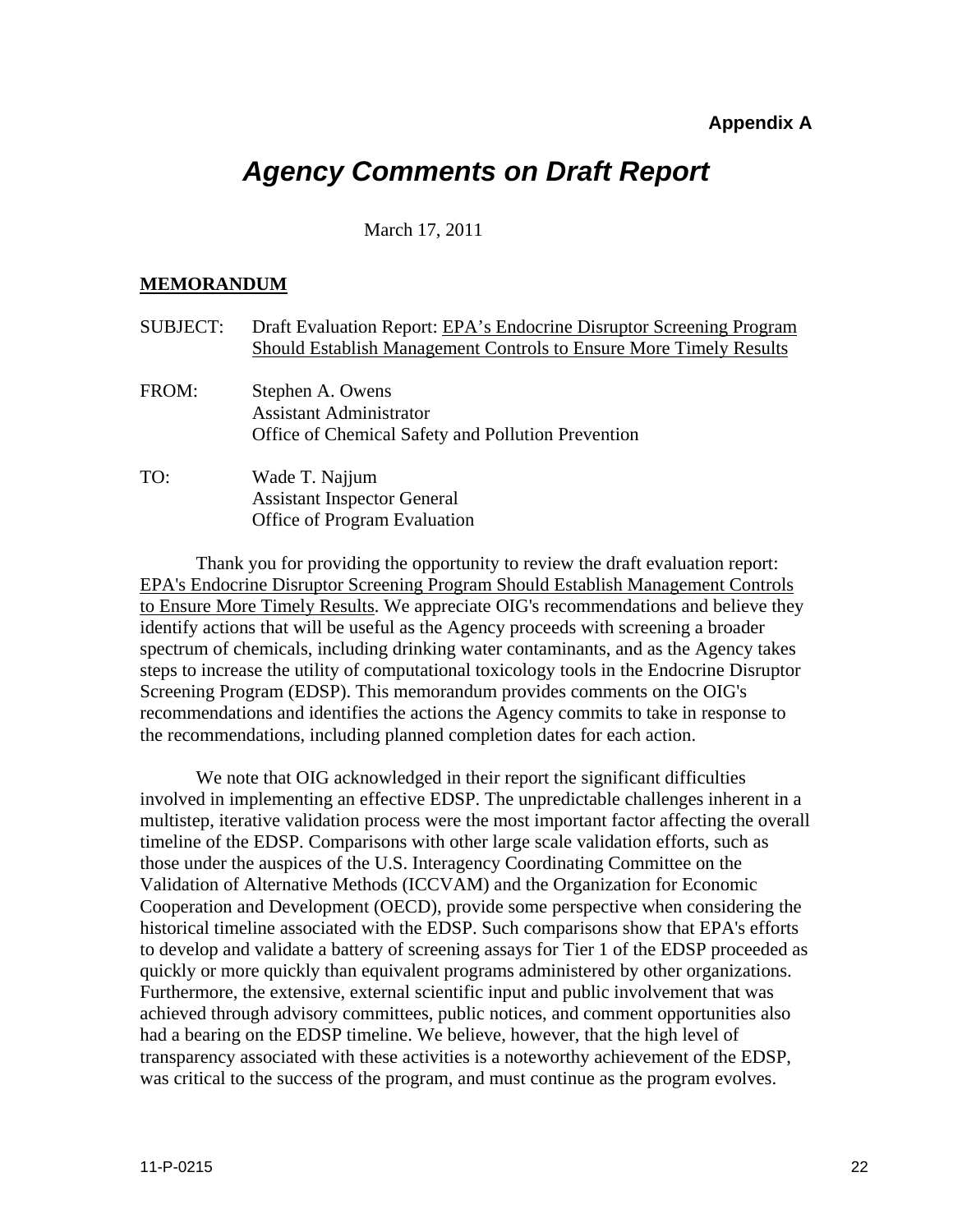EPA recognizes that the long-term success of the EDSP will depend, in part, on our ability to rapidly integrate new science, such as computational toxicology tools, into the program. The Agency is currently developing a workplan focused on evolving the EDSP to increase the use of molecular, *in vitro,* and computational tools (collectively referred to as computational toxicology tools). We believe that, in developing this workplan, we will identify ways to streamline the process for building confidence in new scientific tools. Maximal integration of computational toxicology tools into the EDSP (e.g., replacement of Tier I *in vivo* assays with one or more *in vitro* assays), if feasible, is viewed as a long-term objective. Therefore, the current workplan will be a key, initial component of a multi-year comprehensive management plan covering at least five years into the EDSP's future. This comprehensive management plan will specifically address budget requirements and performance management and will include components for the continued issuance of test orders, development of a consolidated information infrastructure, and other aspects of the program.

The recommendations contained in your report are consistent with the Agency's vision for the future management of the EDSP. In accordance with EPA Manual 2750, below are our responses for each recommendation contained in the OIG report.

#### **Responses to Specific Recommendations**

**Pollution Prevention:** The report recommends that the Assistant Administrator for Chemical Safety and

1) Define and identify the universe of chemicals for screening and testing to establish the scope of the program.

The Agency believes that the scope of the current EDSP is clearly defined and established by the statutory requirements of the Federal Food, Drug, and Cosmetic Act and the discretionary authority under the Safe Drinking Water Act. Consequently, we believe that the Agency has already identified the current universe of chemicals for screening as all pesticide chemicals (active and inert ingredients) and drinking water contaminants that are either currently regulated with a national primary drinking water regulation or are unregulated contaminants that are listed on the third Contaminant Candidate List.

In the future, however, EPA may conclude it is appropriate to consider EDSP screening for a larger universe of chemicals. EPA believes that its focus should be on developing tools for use in identifying additional chemicals as candidates for screening. As discussed below, EPA intends to use a science-based prioritization process to identify additional chemicals for EDSP screening. Developing this process (as requested in OIG's second recommendation) will be part of the Agency's workplan focused on integrating computational toxicology tools into the EDSP and the multi-year comprehensive management plan for the EDSP. Currently, the workplan and management plan are anticipated to be completed by the end of FY 201l and the third quarter of FY 2012, respectively.

See Appendix B, Note 1, for OIG Response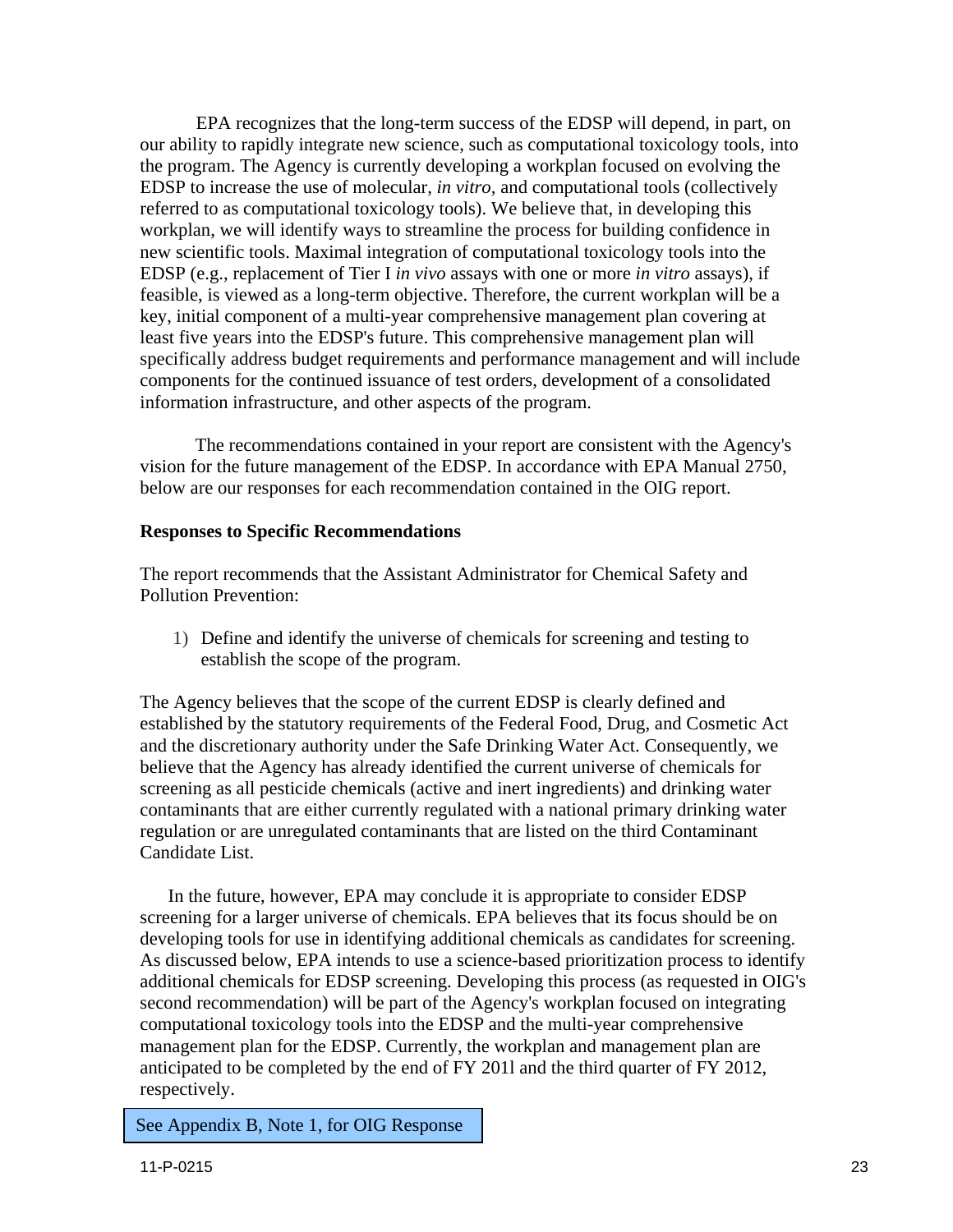2) Develop and publish a standardized methodology for objectively prioritizing the universe of chemicals for screening and testing, including elements recommended by the federal advisory committees such as use of effects and exposure data, as well as public nominations.

The Agency agrees that developing a methodology for objectively prioritizing the universe of chemicals for screening is important. As will be described in the Agency's workplan for integrating computational toxicology tools into the EDSP, EPA is moving to a new, flexible process for priority setting. Given the ongoing, scientific research in this area, flexibility will be a key feature of any prioritization methodology so that future developments and alternative approaches can be incorporated as appropriate. For example, we anticipate that an initial prioritized list of chemicals could be developed in the near term (e.g., in FY 2012) using tools such as ToxCast and Quantitative Structure Activity Relationship (QSAR) models in combination with other data. As ToxCast is further developed and additional tools such as ExpoCast become available, the prioritized list would be refined to incorporate these advances in the scientific research. The workplan for integrating computational toxicology tools into the EDSP and the comprehensive management plan for the EDSP will address priority setting and the flexibility needed as current tools are improved and new tools become available. The workplan will identify clear milestones for the release of an initial, prioritized list and opportunities for external scientific input and public involvement (including how chemicals nominated by the public will be addressed in priority setting). Therefore, the workplan and comprehensive management plan will be the Agency's vehicles for responding to this recommendation. Currently, the workplan and management plan are anticipated to be completed by the end of FY 2011 (September 2011) and the end of the third quarter of FY 2012 (June 2012), respectively.

See Appendix B, Note 2, for OIG Response

3) Finalize specific criteria for evaluating the Tier 1 screening data received and establish specific criteria for evaluating Tier 2/hazard assessment testing data received.

As noted by the OIG in the Draft Report, on November 4, 2010, the Agency published and requested public comment on the draft criteria for evaluating Tier 1 screening data (draft "Weight Of Evidence Guidance: Evaluating Results Of EDSP Tier 1 Screening To Identify Candidate Chemicals For Tier 2 Testing"). The Agency is currently evaluating public comments and plans to finalize the criteria by the end of FY 2011 (September 2011).

While the EDSP process for deciding whether individual chemicals will proceed from Tier 1 screening to Tier 2 testing is comparatively new, warranting the publication of evaluation criteria, the Agency and the broader scientific community have a long history of conducting hazard and risk assessments of the type envisioned in Tier 2 of the EDSP.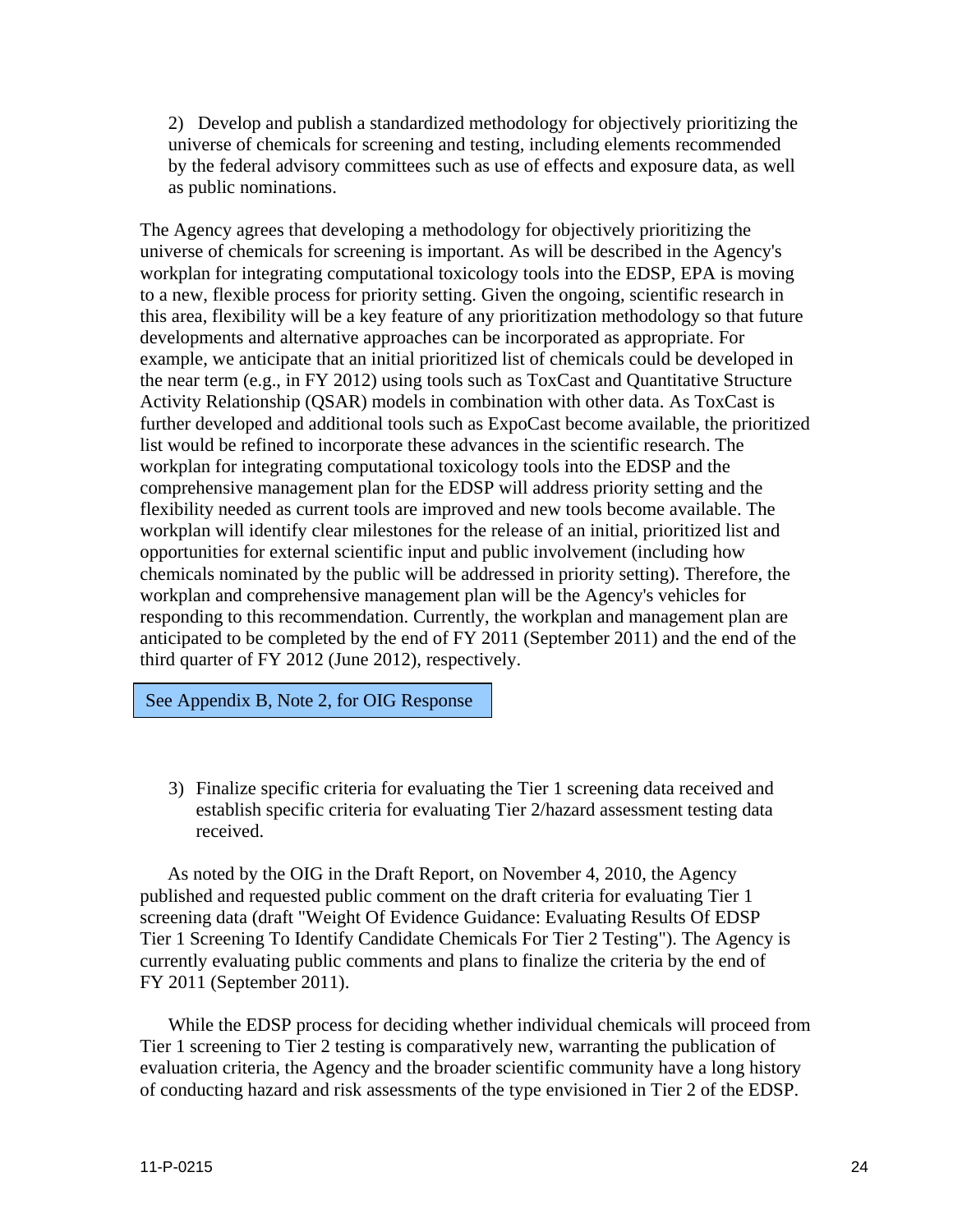Existing guidelines, which have been thoroughly vetted through opportunities for public comment, and longstanding transparent practices, guide the conduct of Agency risk assessments. To shed further light on EDSP Tier 2 evaluations, the Agency plans to develop Standard Evaluation Procedures (SEPs) specific to the individual Tier 2 tests. The Agency cannot develop these SEPs until validation of the Tier 2 tests is completed. Therefore, the Agency anticipates completing SEPs for all of the individual Tier 2 tests by the end of the first quarter of FY 2013 (December 2012).

See Appendix B, Note 3, for OIG Response

4) Develop short-term, intermediate, and long-term outcome performance measures, and additional output performance measures, with appropriate targets and timeframes, to measure the progress and results of the program.

In the report, the OIG summarizes two output performance measures used for the EDSP through FY 2010. The Agency reported results for these measures annually, including explanations for missed or exceeded targets. Beginning with FY 2011, we are implementing three new performance measures for the EDSP. These measures better reflect current activities within the program which include continued assay validation work and the issuance of test orders for the first list of chemicals. Two of these measures (number of chemicals for which EDSP Tier 1 test orders have been issued and number of screening and testing assays for which validation decisions have been reached) are output measures. We believe the third measure (number of chemicals for which EDSP decisions have been completed) is consistent with what OIG has defined as a short-term outcome measure.

As we develop our comprehensive management plan, we will re-visit existing performance measures and develop a set of measures that more comprehensively addresses EDSP activities across all offices and includes more outcome measures. Identifying measurable outcomes to assess program performance is generally a very difficult task. Our initial thinking with respect to applying the guidance OIG has provided, in the context of the EDSP, is that short-term outcomes could consist of making weight-of-evidence determinations to decide whether a chemical will move on to EDSP Tier 2 testing (this is currently captured under our existing measures). Intermediate outcomes could consist of the hazard assessments that will result from Tier 2. Long-term outcomes could include a characterization of the regulatory actions that result from EDSP screening and testing, the impact of such actions on human health and the environment and other metrics. These measures will be addressed in EPA's comprehensive management plan which the Agency anticipates releasing by the end of the third quarter of FY 2012 (June 2012).

See Appendix B, Note 4, for OIG Response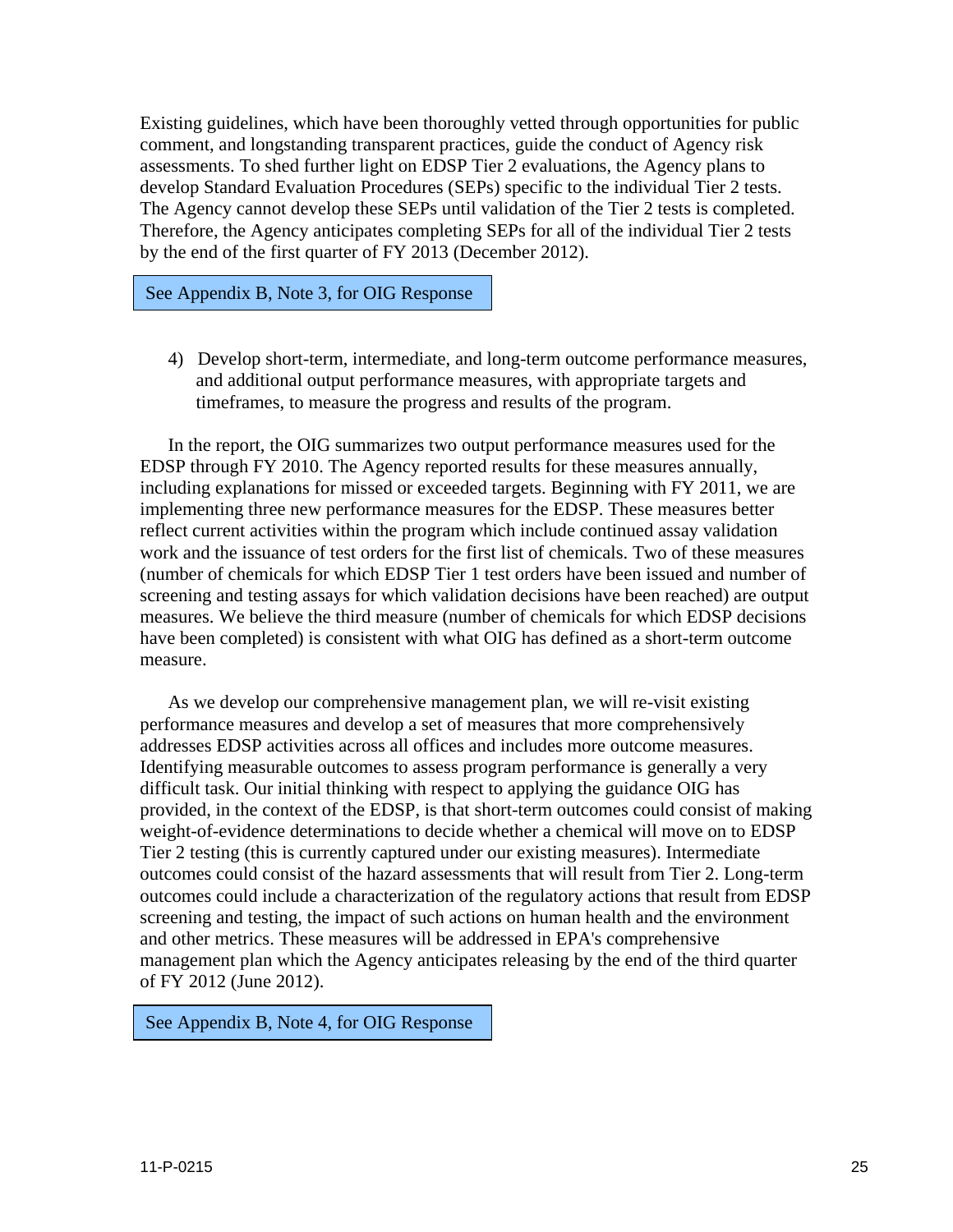5) Develop and publish a comprehensive management plan for EDSP, including estimates of EDSP's budget requirements, priorities, goals, and key activities covering at least a 5-year period.

As the OIG has noted, EPA plans to develop a comprehensive management plan for the EDSP. The aforementioned workplan for integrating computational toxicology tools into the EDSP will be a key, initial component of the comprehensive management plan. The management plan will cover at least 5 years into the future of the EDSP and will include the continued issuance of test orders, the development of a consolidated information infrastructure for the EDSP, and other aspects of the program. The management plan will address budget requirements for the EDSP and performance management, including performance measures and annual reviews. EPA anticipates releasing our management plan by the end of the third quarter of FY 2012 (June 2012).

See Appendix B, Note 5, for OIG Response

6) Annually review the EDSP program results, progress toward milestones, and achievement of performance measures, including explanations for any missed milestones or targets.

The Agency reports annually on the EDSP's performance measures as part of what is currently known as the Annual Performance Review (APR). This reporting includes progress toward annual targets with explanations for any that are missed or exceeded. The Agency will continue this review process and will consider additional options for annual program reviews as we develop the comprehensive management plan for the EDSP. EPA anticipates releasing our management plan by the end of the third quarter of FY 2012.

See Appendix B, Note 6, for OIG Response

Again, we appreciate the opportunity to review and comment on this draft report. Should you have any questions or concerns regarding this response, please contact Steven Knott, Deputy Director, Office of Science Coordination and Policy at (202) 564-0103 or Janet Weiner, Audit Followup Coordinator for OCSPP, at (202) 564-2309.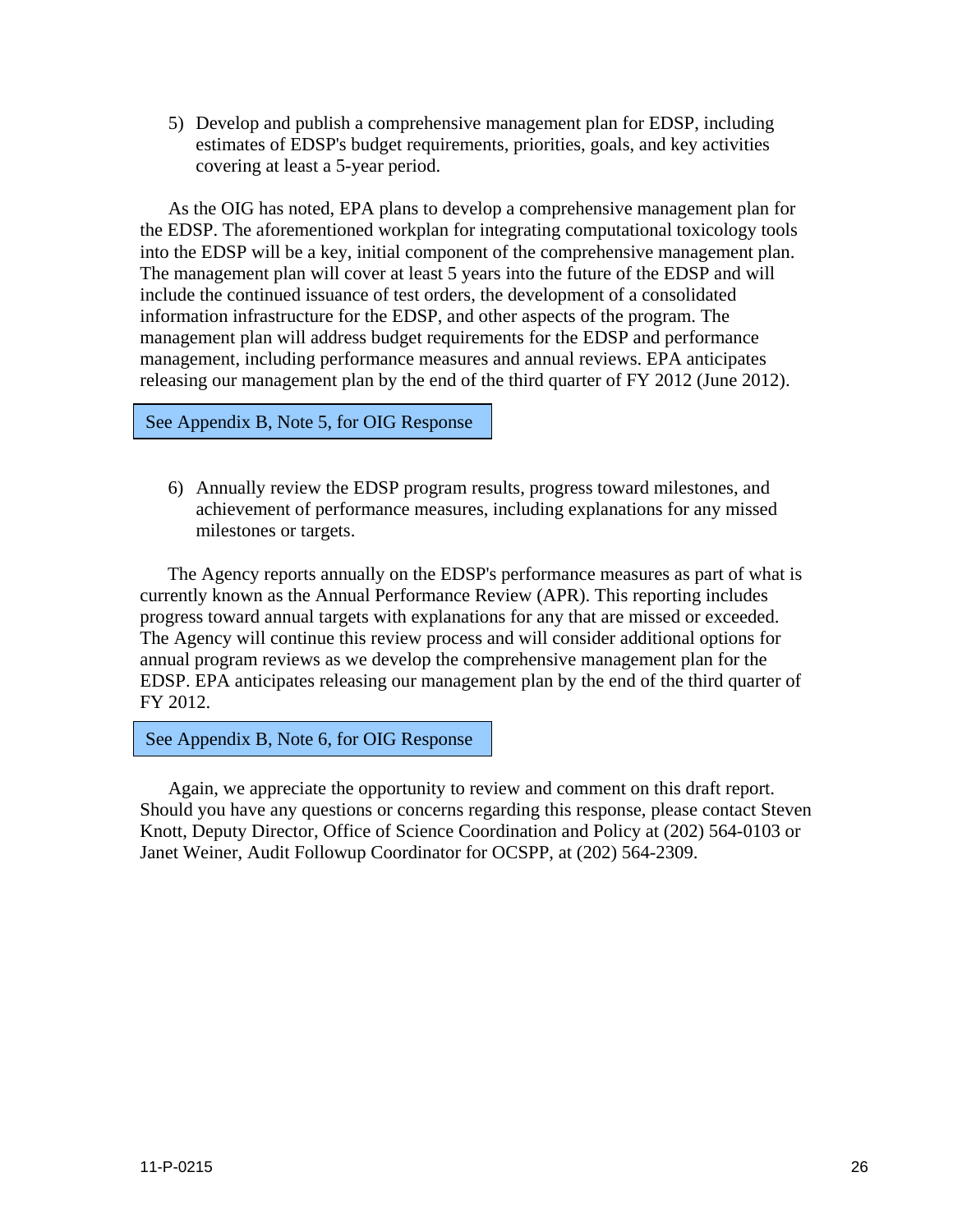## *OIG Evaluation of Agency Comments*

#### **General Comments**

We appreciate the Agency's comments, and its recognition that our recommendations identify actions that will be useful as the Agency takes steps to implement various aspects of EDSP. Additionally, we appreciate the Agency's explanation of its intent to use ToxCast and other tools that are being developed to replace screening tests for Tier 1 assays in the future. Once the Agency is able to validate the use of ToxCast tests for screening chemicals, it will be appropriate to include it in the EDSP management plan. Until that time, the Agency should include how it will use its existing proven (validated) test procedures to screen chemicals in the EDSP comprehensive management plan. In February 2010, EDSP managers said ToxCast would not be ready for program use for another 5 years. The FQPA requires that EDSP use validated test methods. As such, EPA needs to validate ToxCast before these tests are integrated into the program.

#### **Note 1 - Response to Recommendation 1:**

The Agency stated that it believes the EDSP scope is clearly defined and established by the statutory requirements of the FQPA and the discretionary authority provided to EPA under SDWA, and thus does not plan to further define and identify the universe of chemicals for screening and testing. However, the foundation of Agency strategic planning and budgeting efforts starts with OCSPP taking its statutory and discretionary authorities and translating them into a universe of potential endocrine-disrupting chemicals that, based on potential health risks, need to be screened and tested. OCSPP's response would continue to avoid the creation of such a universe. We continue to believe that the Agency needs to be transparent regarding how it will use all of its authorities to create a universe of chemicals to be screened. As noted in the report, without a betterdefined universe, the Agency cannot estimate the amount of resources it will take to effectively sort and prioritize potential endocrine disruptors for screening, or when screening and testing will be completed. OCSPP's response did not meet the intent of the recommendation. We consider this recommendation unresolved.

#### **Note 2 - Response to Recommendation 2:**

We agree with the Agency that developing a methodology for objectively prioritizing the universe of chemicals for screening is important. The Agency's response stated that the EDSP's new workplan and EDSP's new comprehensive management plan will be the vehicles that OCSPP uses to address this recommendation. OCSPP stated that it would identify milestones for the release of an initial prioritized chemical list and provide opportunities for external scientific input and public involvement. However, in its response, OCSPP did not specifically commit to considering effects and exposure data, or to taking public nominations, and it only committed to releasing an initial prioritized list.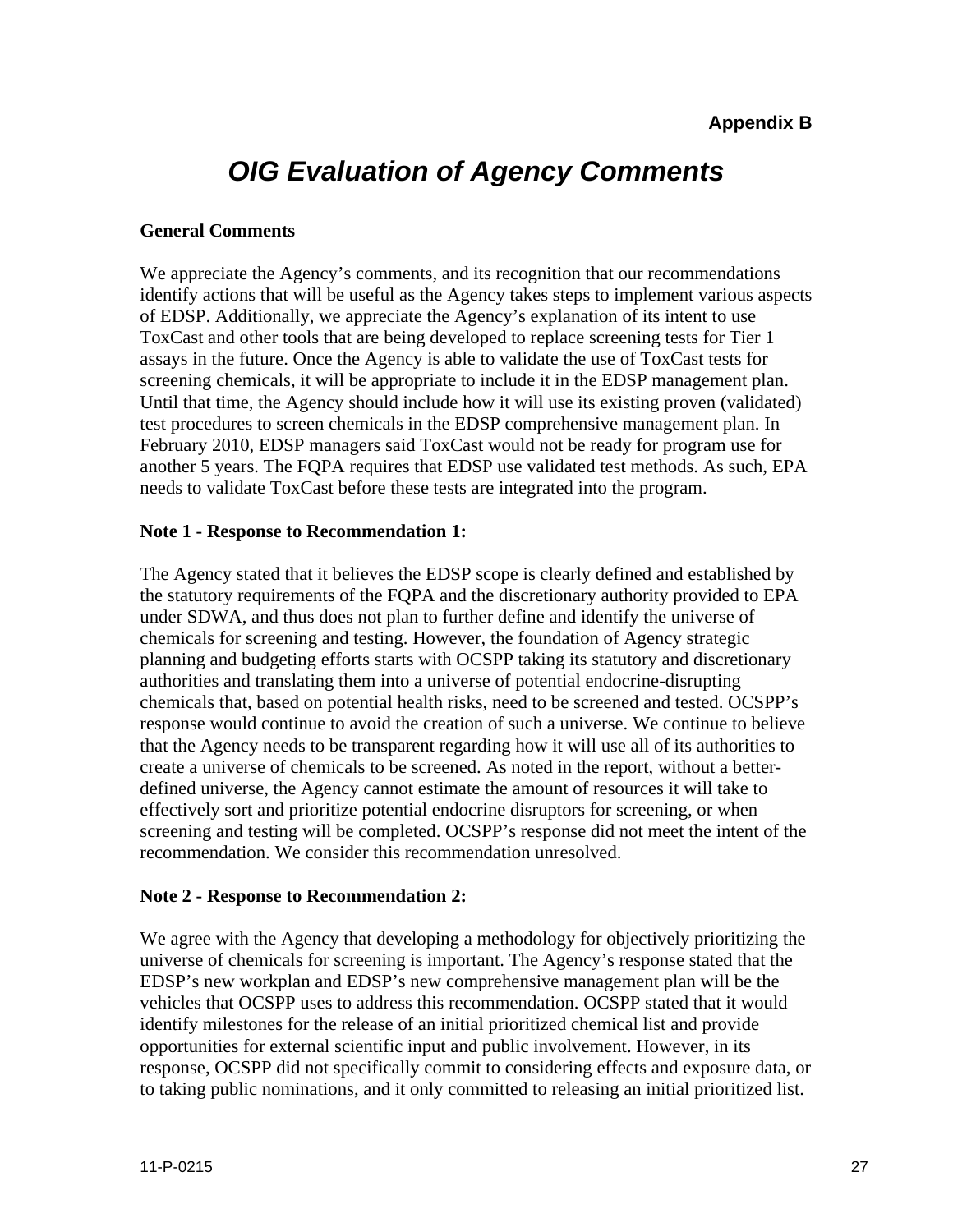As such, the Agency has not provided us with sufficient information to determine whether its plans meet the intent of the recommendation. We continue to believe the program should develop a methodology for prioritizing chemicals so that likely endocrine-disrupting chemicals are tested first and stakeholders understand which chemicals have been prioritized for screening. We consider this recommendation unresolved.

#### **Note 3 - Response to Recommendation 3:**

We commend the Agency for developing draft Tier 1 criteria for public comment during the course of our evaluation, and for agreeing to develop Tier 2 Standard Evaluation Procedures. However, the Agency still needs to publish specific criteria to be used to evaluate the results of EDSP Tier 2 tests and Hazard Assessment. The Agency has agreed to develop Standard Evaluation Procedures for the Tier 2 tests. We need more information in order to determine whether the Agency's plans for developing Standard Evaluation Procedures would meet the intent of our recommendation. We consider this recommendation unresolved.

#### **Note 4 - Response to Recommendation 4:**

The Agency agreed to develop a set of performance measures that comprehensively addresses EDSP activities across all offices, including more outcome measures by June 2012. In its response, the Agency discusses the new performance measures for FY 2011. The Agency is correct in characterizing the first two new performance measures as output measures. However, the Agency will need to better explain its characterization of the third performance measure as an outcome measure. Generally, outputs are actions, activities, and impacts that are internal within an organization (decisions, work products, services provided, etc.), while outcomes have an impact outside of the organization. We accept the Agency's response to this recommendation.

#### **Note 5 - Response to Recommendation 5:**

EPA plans to develop a comprehensive management plan for the EDSP that will cover at least 5 years into the future by June 2012. The Agency also noted that its workplan for integrating computational toxicology tools into the EDSP will be a key, initial component of the comprehensive management plan. We accept the Agency's response to this recommendation.

#### **Note 6 - Response to Recommendation 6:**

In its response, OCSPP only agreed to continue its current Annual Performance Review, which reports progress toward annual targets. OCSPP stated that it would consider additional options for annual program reviews as the comprehensive management plan was developed, but does not commit to a more extensive review of program progress than has been done in the past. We believe OCSPP's leadership needs to ensure that proper management controls are in place so that progress and accountability can be determined.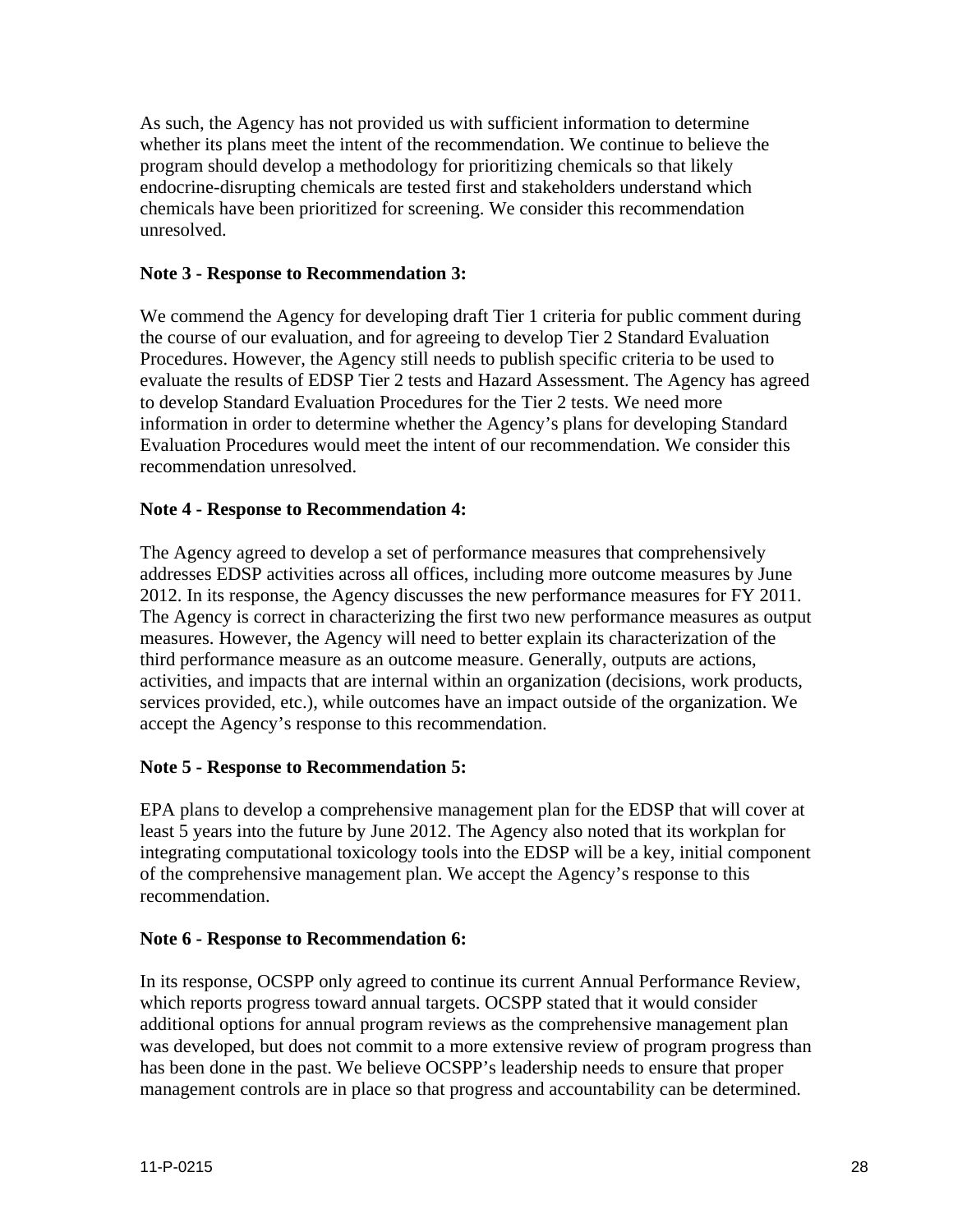Existing reviews have not improved the program's ability to meet milestones, and Congress has stated that EPA was taking too long to implement EDSP. Thus we believe a more enhanced or extensive annual review is warranted. We consider this recommendation unresolved.